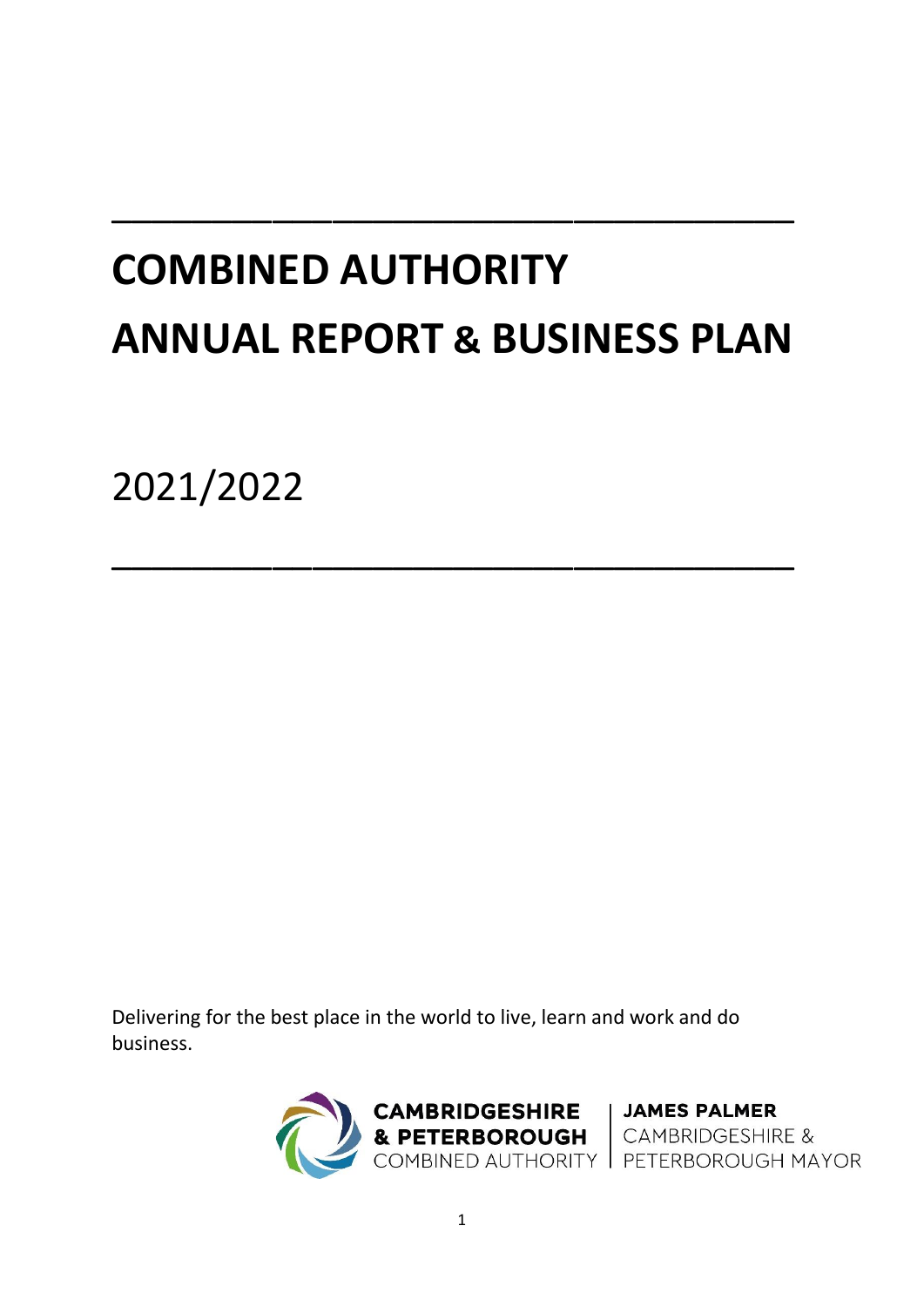# MAYOR'S INTRODUCTION

# Standfirst panel photo

Since it burst onto the scene in 2017, the Combined Authority that I am proud to lead has disrupted and catalysed, broken through barriers, shaken up the status quo, and forged dynamic partnerships in its mission to deliver for the public good.

In the past, local government has not been known for its zeal to innovate and galvanise change – but the Combined Authority does things differently. It is a creature of the modern world, future-facing, concerned to ensure that no-one is left behind. All in all, it is a new breed of public delivery body, driven by ambition to bring greater benefit to ever more people, smarter and faster.

The Combined Authority exists to put in place a greener, better infrastructure of everyday life that is fit for purpose, fit for the future, and puts our area at the leading-edge of national growth, in Europe and the world. That is why it must think big and have the vision, ambition, and courage to take the mould-breaking action that will benefit not just today's people – but their children.

It is all about transformation. Changing life for the better at scale and speed is what defines this organisation - and its work has already touched lives in every corner of the county. As we push forward our development agenda, this year's priority is to sustain momentum, embedding the benefit of our completed projects into the fabric of Cambridgeshire life.

This year, the community will take charge of life-changing schemes we have delivered. People will be not just moving into £100K Homes, but making them their own - buying and selling, climbing up the housing ladder. Peterborough's new university will be rising over the embankment, changing the skyline of the ancient cathedral city forever. The first generation of passengers will be boarding trains at Soham's brand new station or enjoying improved services on the Fenland Line. And across the county, shoppers, residents, and traders will enjoy millions of pounds-worth of improvement in the high streets of our market towns.

Running through everything is the green thread of our work to thwart climate change and ensure that our county's growth respects places, spaces, and wildlife. You will see more active travel, more work towards 'doubling nature' and hammering carbon emissions down to zero. Our efforts to make life cleaner and safer will have impact everywhere, through networks of cycleways and footpaths connecting to better rail and bus services, through e-scooters and e-bikes, and through the many road improvements in the county, transforming travel for all.

What makes this work successful is partnership. The Combined Authority is just that - combined. Made up of local council leaders, across party lines, it combines their grassroots knowledge and wisdom with the expertise, experience, and enterprise of its Business Board. That unique combination gives the Authority the democratic weight to form truly creative relationships with industry – and gives it the courage to take on long-term projects like the CAM, which will revolutionise travel for all Cambridgeshire, outlasting many lifetimes and seeing off the century.

Our job this year is simple: continue to increase economic prosperity, COVID-19 recovery, and good, green growth for the market towns, rural villages, and the cities that we serve. Devolution passed overpowers and money from central government so that we could inject funding precisely where it's needed, not merely levelling up, but taking everyone forward at the same time, linking in, spreading opportunity, and raising everyone to the next level.

This document sets out the Combined Authority's plan to push forward its work, bringing more opportunity for more people in 2021/22, revitalising - by renovation and innovation - the framework of Cambridgeshire and Peterborough, bringing every home within reach of desirable jobs, good leisure activity, and services of every kind.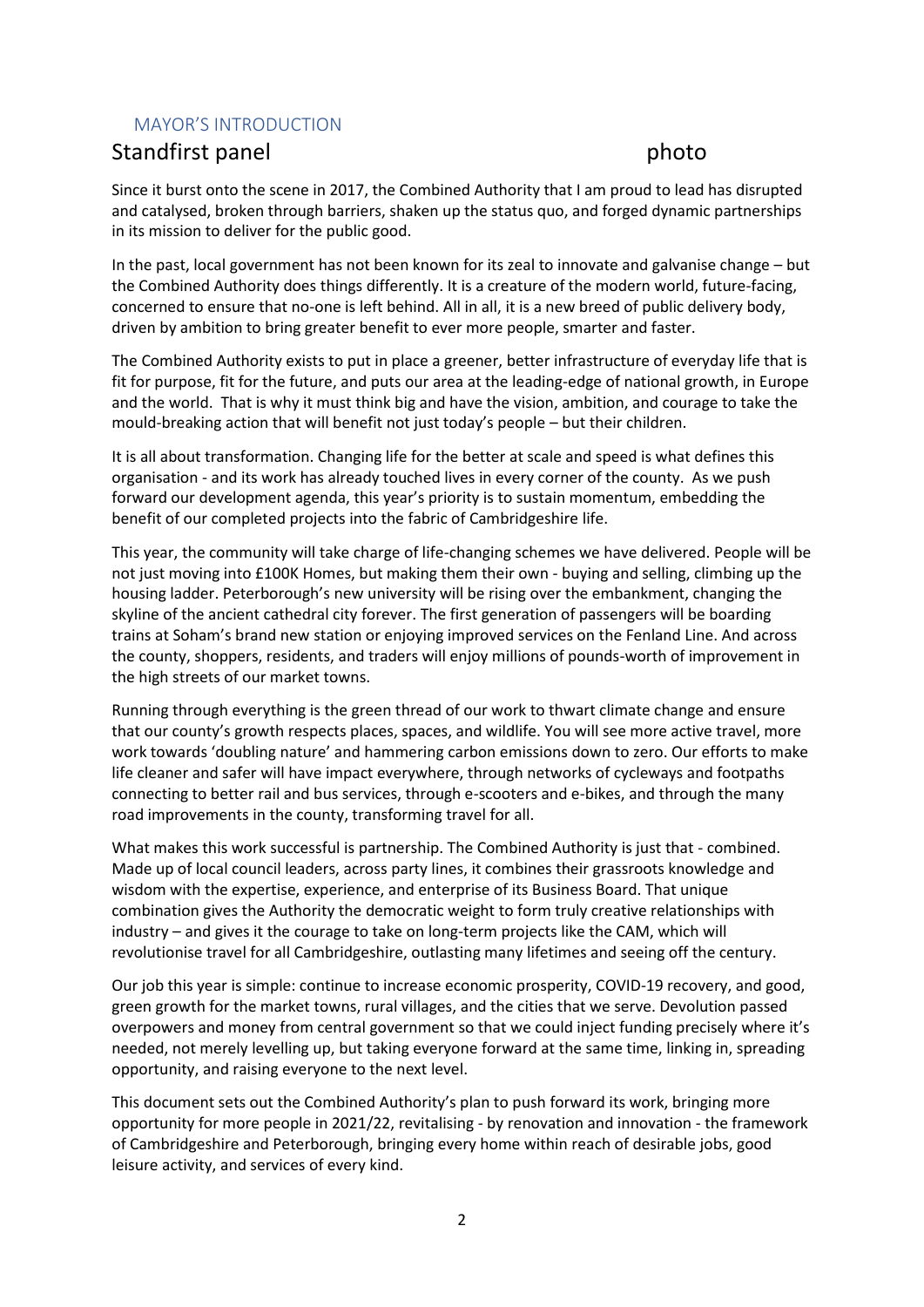The Combined Authority has one reason for being: creating benefit for people. It puts progress over process, working urgently to bring about the revolution in infrastructure and environment that will transform for all time the quality and opportunity of life for our community, the people of Cambridgeshire and Peterborough.

Signature Facsimile - James Palmer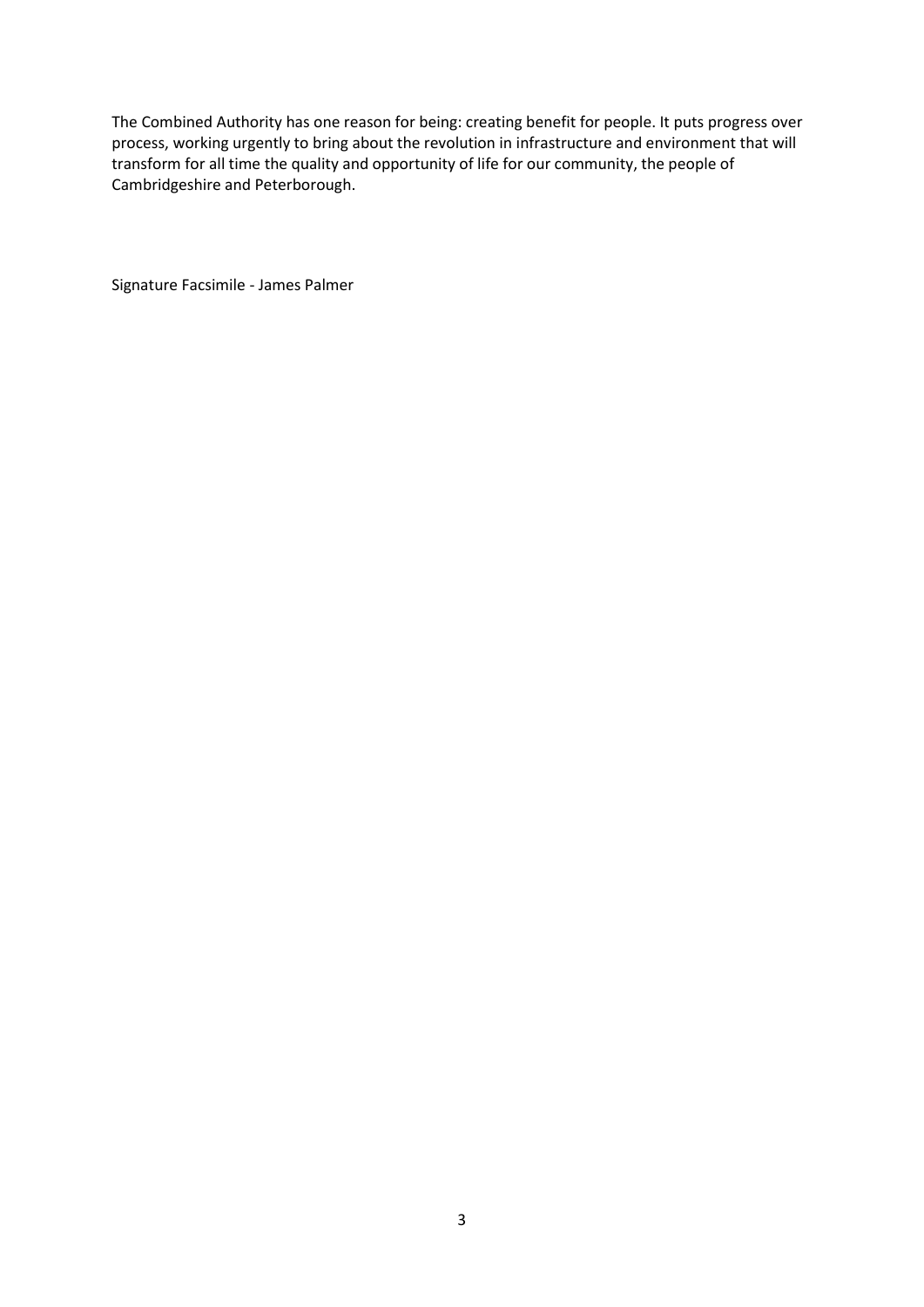# 1. ABOUT US – WHAT DO WE DO AND HOW DO WE DO IT

# The Combined Authority

The Cambridgeshire & Peterborough Combined Authority is made up of the Leaders of the County, Unitary and District councils of the area. It is chaired by an elected Mayor, James Palmer, who has a direct mandate from voters.

The Mayoral Combined Authority was set up under a Devolution Deal with the government in 2017 with a commitment to double the size of Cambridgeshire and Peterborough's economy over 25 years.

The Combined Authority is held to account by committees made up of representatives from partner local authorities which include: Audit & Governance, Skills, Housing & Communities, Transport & Infrastructure and Overview & Scrutiny.

# The Combined Authority Board

The Combined Authority's Board brings together the Leaders of the seven councils across the region and the Chair of the Business Board under the Chairmanship of the directly elected Mayor. It is also attended by the Police and Crime Commissioner, the Vice Chairman of the Fire Authority, and a representative of the National Health Service.



1*. Cllr Anna Bailey 2. Cllr John Holdich 3. Cllr Bridget Smith 4. Cllr Ryan Fuller 5. Austen Adams 6. Cllr Lewis Herbert 7. Cllr Chris Boden 8. Cllr David Over 9. Cllr Ray Bisby 10. Cllr Steve Count 11. Jess Bawden*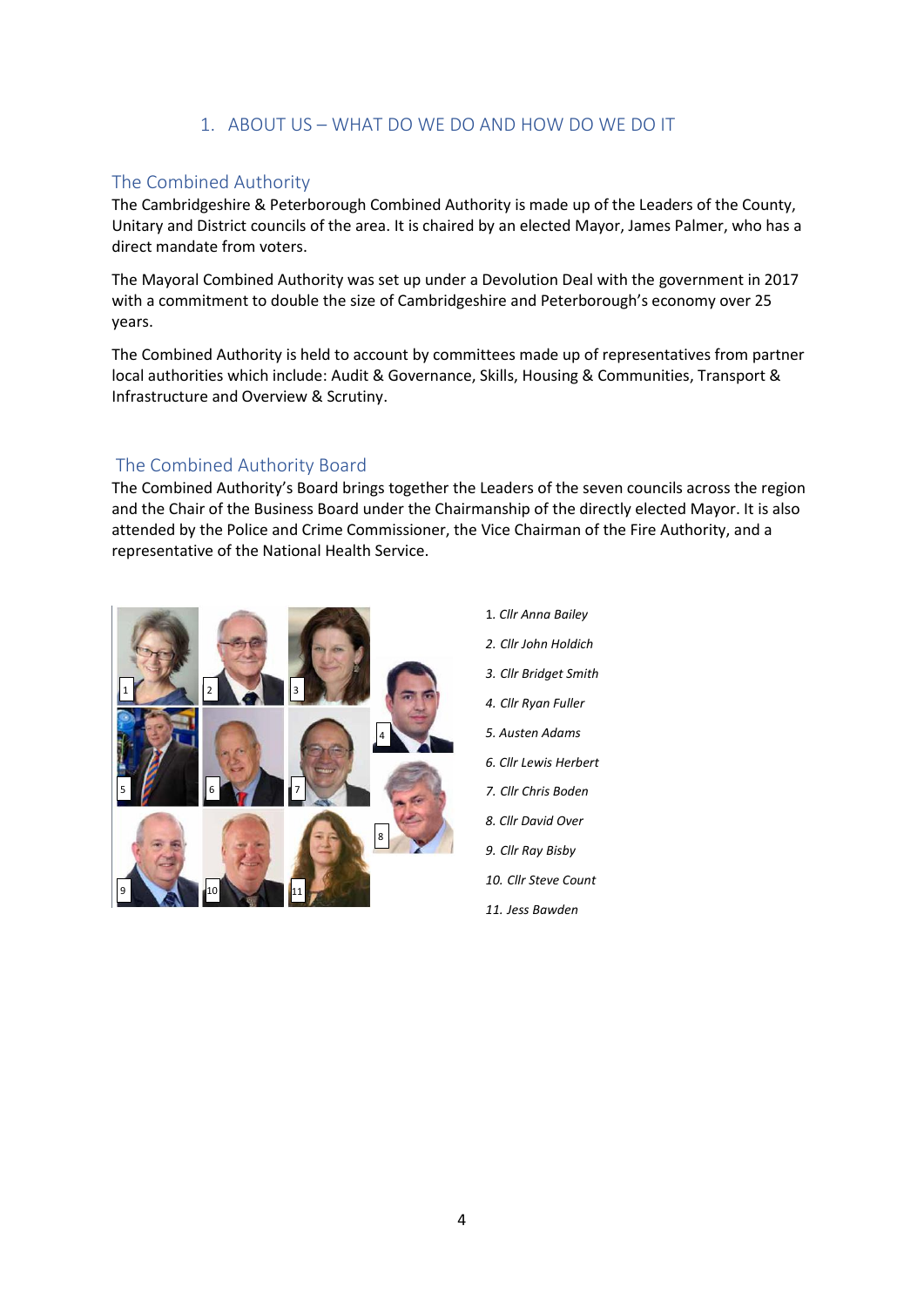# The Business Board

In 2018, the Local Enterprise Partnership (LEP) for the region merged with the Combined Authority and is now the Business Board, made up of local businesses, who are driving some of the most successful, dynamic and important companies in the region, with representatives from key sectors of our economy including life sciences, healthcare, Agri-tech and advanced manufacturing. We also have strong academic expertise.

The Business Board gives commerce a strong voice in strategy development and decision making relating to the Combined Authority.

It is responsible for the implementation of the Local Industrial Strategy (link) for Cambridgeshire and Peterborough and helps deliver growth by supporting business and skills development via a range of grants and business support schemes through the Business Growth Service.





### Powerful Partners

### *[Logos of each partner]*

Powerful partnerships are essential to ensure impact. The Combined Authority works in collaboration with partners locally, regionally, nationally, and globally.

The benefit of being 'Combined' is that we can draw on the unparalleled local knowledge and talent of our constituent authorities, making us stronger than the sum of our parts.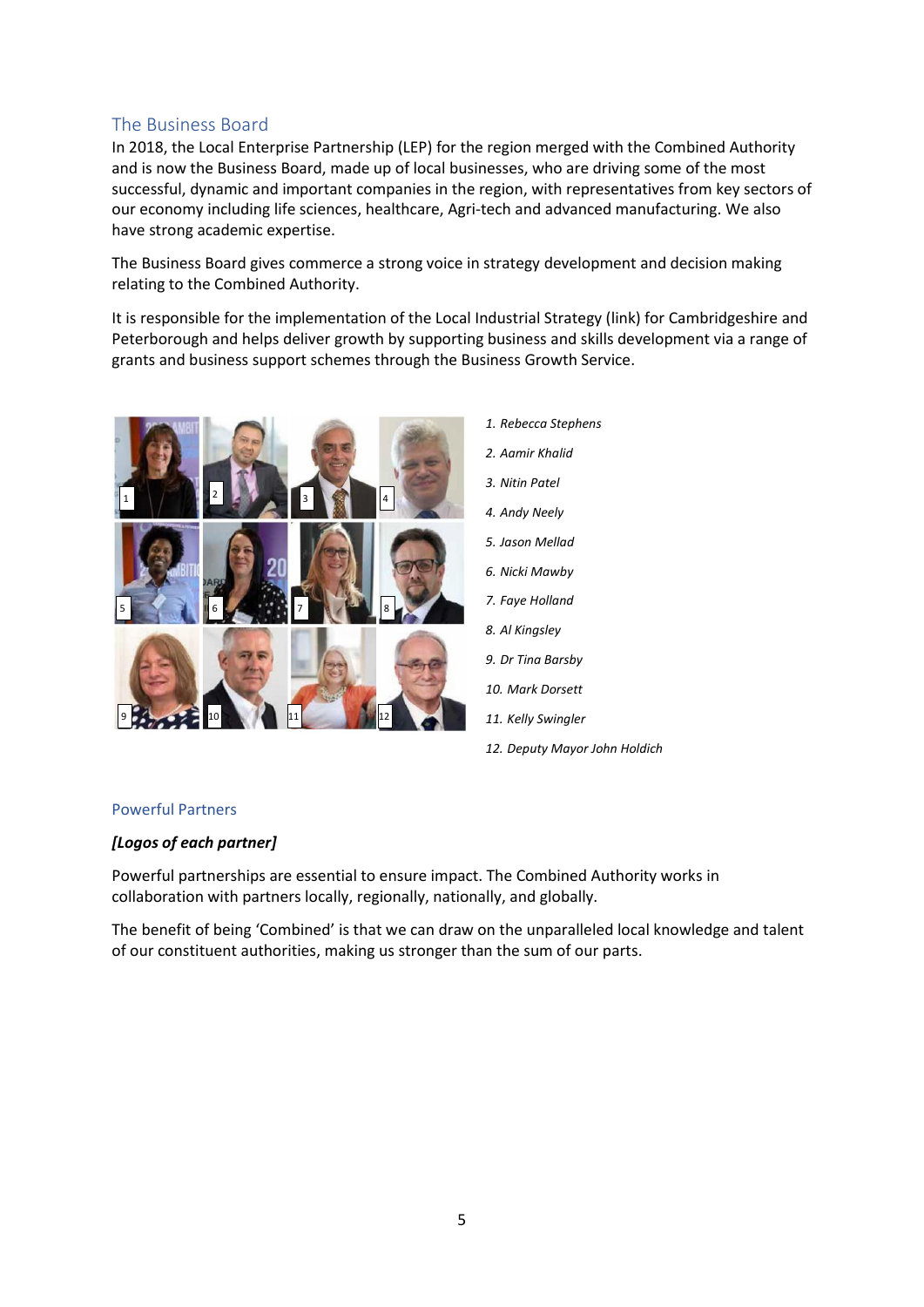# 2. OUR MISSION AND GROWTH AMBITION

The Combined Authority's mission is to shape growth to make Cambridgeshire and Peterborough a leading place in the world to live, learn, work, and do business.

We do this by realising the agreed terms of the Devolution Deal (link) set out in 2017 with Government.

| [Insert graphic created by designer]                                                                                                                                         |  |  |
|------------------------------------------------------------------------------------------------------------------------------------------------------------------------------|--|--|
| Our chief commitments were to:                                                                                                                                               |  |  |
| Double the size of the economy by 2042<br>$\bullet$                                                                                                                          |  |  |
| Enhance the region as a global leader in knowledge and innovation, building on key<br>sectors like life sciences, IT, agri-tech, advanced engineering, and digital industry. |  |  |
| • To provide world class connectivity and transport                                                                                                                          |  |  |
| • To accelerate house building to meet local and national need                                                                                                               |  |  |
| • To provide the UK's most technically skilled workforce                                                                                                                     |  |  |
| To spread prosperity and improve quality of life by tackling areas of deprivation.                                                                                           |  |  |

71 projects were identified as part of the Devolution Deal, to deliver a growth target over a twentyfive-year period.

As of the end of 2020, 72% of those projects (51) have been implemented fully or in part; five projects have been varied either by agreement with the parties, or by unilateral action by the government which has changed the policy context. Between 2014 -2018 growth was averaging 3.6% per year, faster than the 2.8% needed to deliver the Devolution Deal's doubling growth ambition. Despite COVID-19, the fundamentals of the local economy remain very strong and commits to recovering the momentum of growth.

The Combined Authority has invested nearly £70 million and is forecast to create an extra 50,000 jobs. It has done this by focusing on delivery in key priority areas and embracing innovative approaches to achieve it. These successes include: a Business Growth Service to help with COVID-19 recovery; an employment focused university in Peterborough; an ambitious apprenticeship levy programme; £94 million of capital for 2,000 homes; 30 ambitious transport projects that include work to the A10 and A47; reopening Wisbech Rail and the Cambridgeshire Autonomous Metro; bringing forward the delivery of new stations in Soham and Cambridge South; establishing an Independent Commission on Climate, due to report in 2021; and the innovative £100K Homes initiative, which is providing an essential first step on the property ladder for local workers that simply did not exist before.

The Independent Commission on Climate will make expert recommendations on how to decarbonise the economy and look to new green growth opportunities to guide and support our wider economic agenda. Work on a sub-regional spatial strategy will also be taken forward in the context of the government's announcement that it is developing a spatial strategy for the Oxford to Cambridge Arc, and taking into account progress with local plans.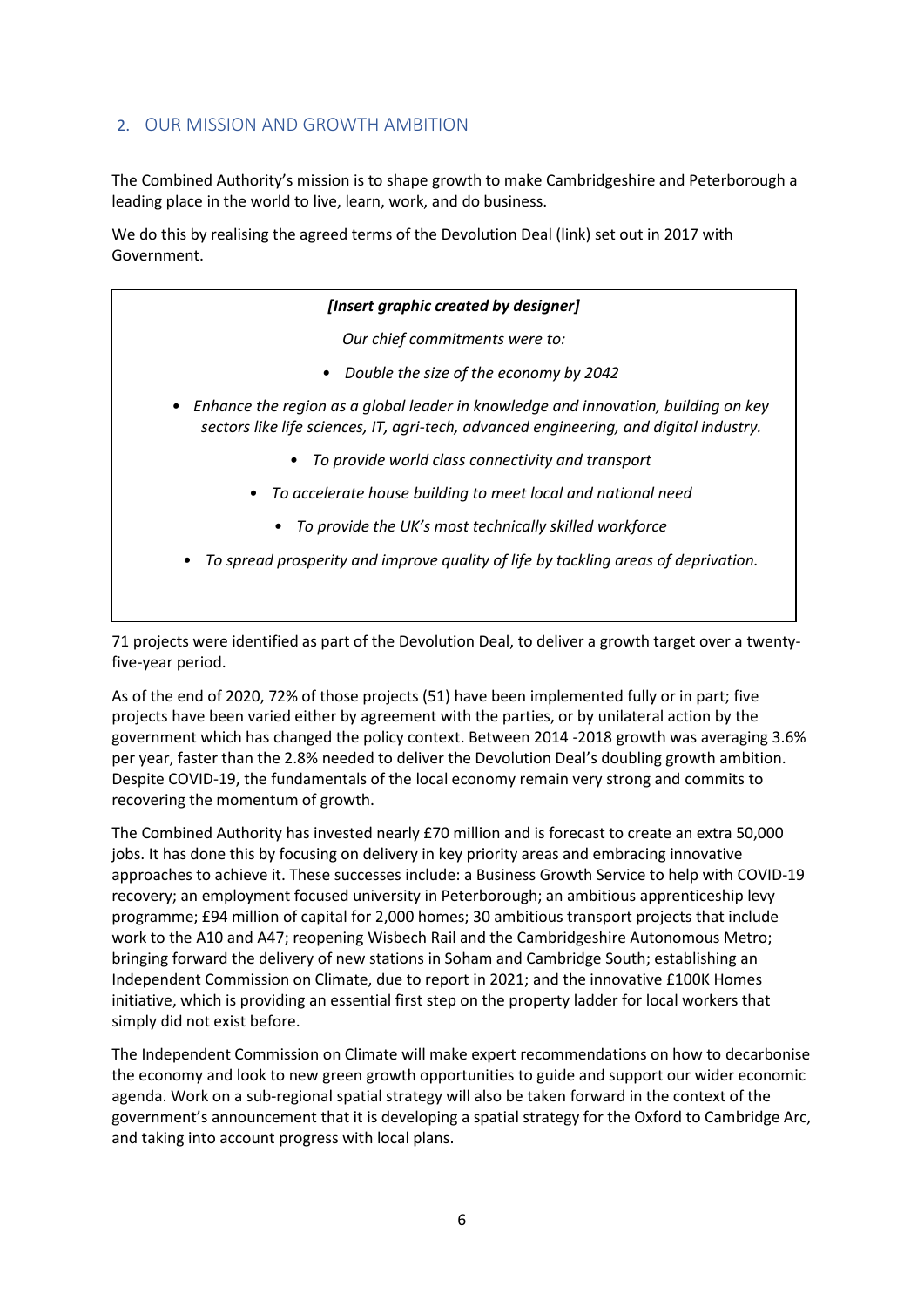# *[GRAPH to be designed]*

# Striving for excellence

The Combined Authority continues to be committed to transparency, accountability, and good financial management in its governance, delivery, and engagement with stakeholders. To achieve this the Board continues to receive regular performance management reports and updates. The Overview and Scrutiny Committee meet monthly to review the work of the Combined Authority, alongside other regular committee meetings that are all open to the public. These meetings have successfully moved online throughout the pandemic, allowing for increased access and public scrutiny.

Performance Management processes for staff are in place, with a new formal appraisal performance review established in mid-2020 as part of a 12-month programme. This encourages training, development, and a continuous learning approach as part of the Combined Authority's obligation to staff and desire to deliver better.

The Combined Authority's joint Assurance Framework continues to be updated on an annual basis and the Monitoring and Evaluation Framework was updated in early 2021 and continues to reflect member decisions about project prioritisation.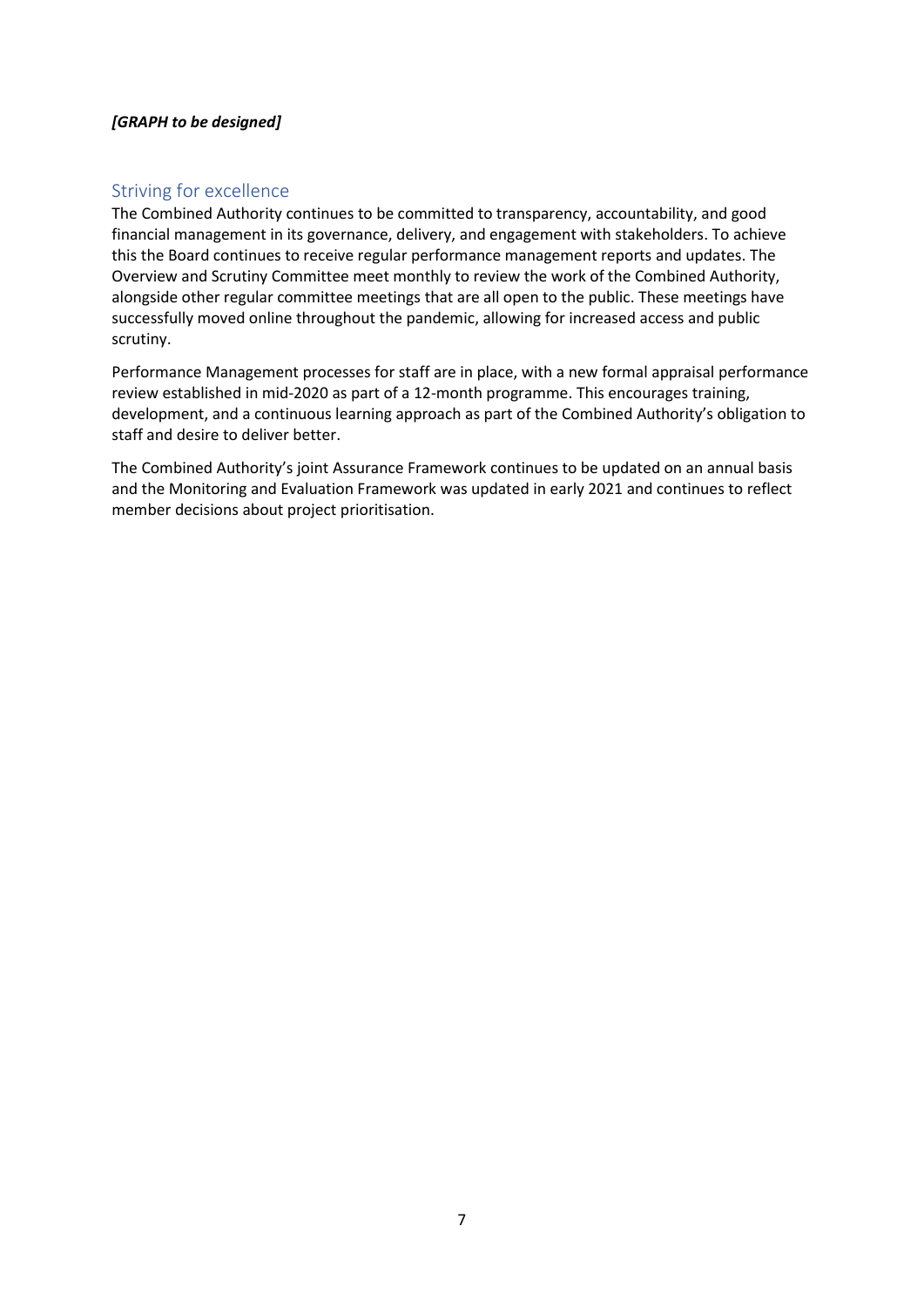# 3. COVID-19 RESPONSE

# *[Graphic scenarios on Combined Authority growth target p37 Complementary report. Images from case studies p.40]*

The Combined Authority continues to play a key leadership role and was able to show its flexibility and speed to provide a coordinated and tangible response to COVID-19. It kept key projects on track and led on economic and transport recovery through the Local Resilience Forum, Mayors Forum, Local Economic Recovery Forum and as the Local Transport Authority.

It was quick to establish loan repayment and interest holidays to developers in recognition of the delays to housing, and to commission research and gather intelligence to fully understand the impacts of COVID-19 on the local economy. This allowed for it to plan an effective response with the development of the Local Economic Recovery Strategy and the setting up of the Business Growth Service.

To date over £6 million has been provided to businesses via grants, with 800 jobs protected and 287 jobs created. The business triage service responded to 6,000 businesses, offering support, signposting, funding, and grants alongside £390,000 to the visitor economy and via restart and recovery grants.

The Combined Authority has been central to COVID-19 transport recovery. With a reduction in public transport patronage, viable alternatives to the private car were required to avoid congestion, poor air quality and increased carbon emissions. Over £2.3 million has been committed to improving cycle and pedestrian facilities across the region and an e-Scooter trial was launched in Cambridge, and an e-Bike pilot launched in Peterborough and Cambridge.

# 4. EU TRANSITION

The United Kingdom formally exited the European Union on 31st January 2020 and entered a transition period up to  $31<sup>st</sup>$  December 2020. From  $1<sup>st</sup>$  January 2021, businesses that deal with Europe must follow new rules on exports, imports, tariffs, data and hiring.

The Combined Authority has been providing Brexit4Business support and running awareness campaigns to cascade central government announcements and signpost businesses across Cambridgeshire and Peterborough to national resources including sector-specific check lists, guidance on new regulations and fully funded webinars. We have also commissioned a series of videos to allow businesses to consume EU Transition content at a time that suites them.

The Cambridgeshire & Peterborough Combined Authority Growth Hub is helping business leaders to understand changes and take actions to ensure business continuity going forward.

It has recruited two additional Business Advisers to ensure local businesses can adapt to the UK's new relationship with the EU.

Business leaders will be able to access fully funded specialist support, on a one-to-one basis from our dedicated EU Transition Advisers. Our advisers will provide specialist and intensive support for businesses, host workshops and webinars and proactively with businesses to offer and email general advice and support.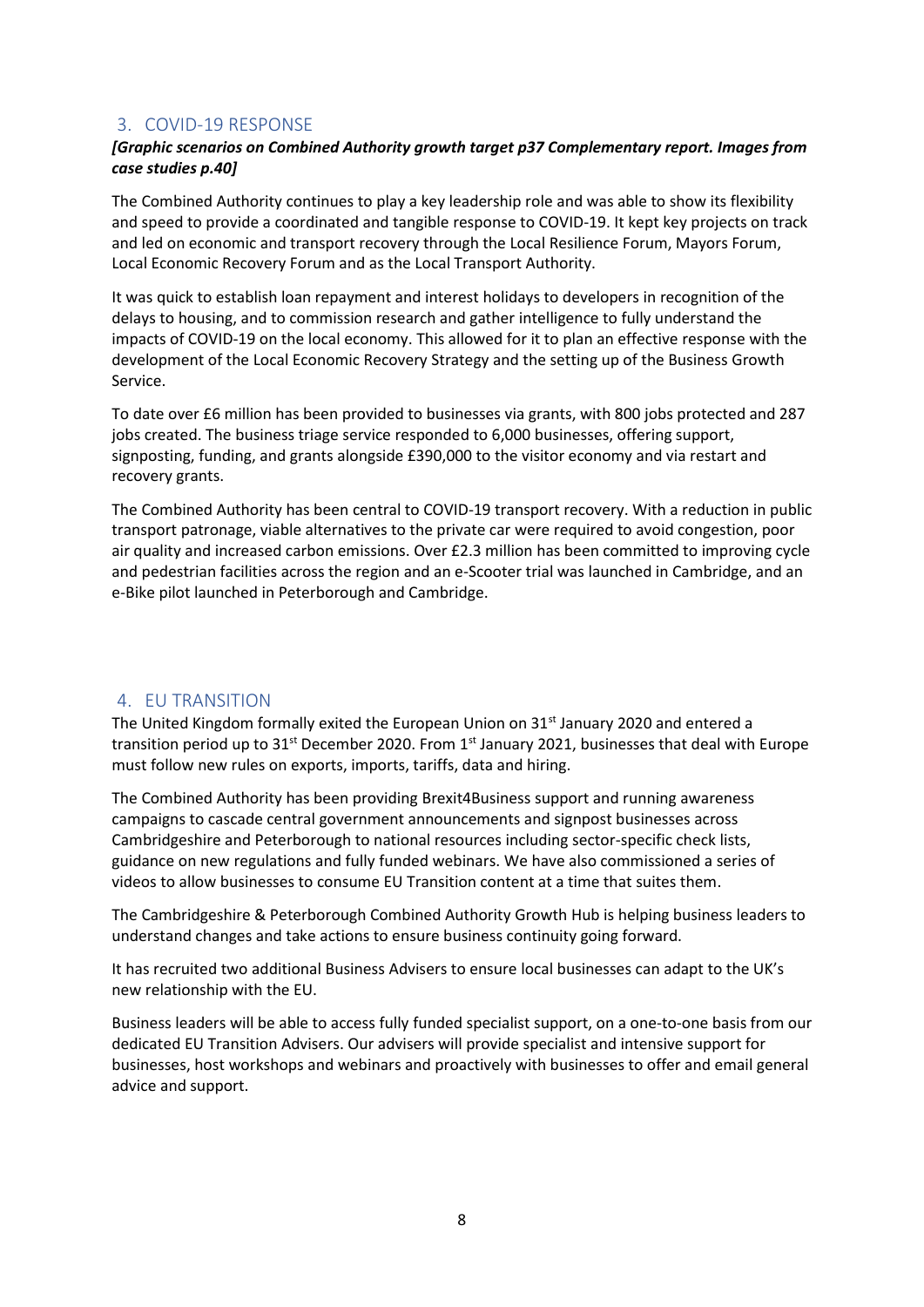# 5. THE IMPACT WE ARE MAKING



*GVA TRAJECTORY V BASELINE* 

![](_page_8_Figure_3.jpeg)

![](_page_8_Figure_4.jpeg)

![](_page_8_Figure_5.jpeg)

![](_page_8_Figure_6.jpeg)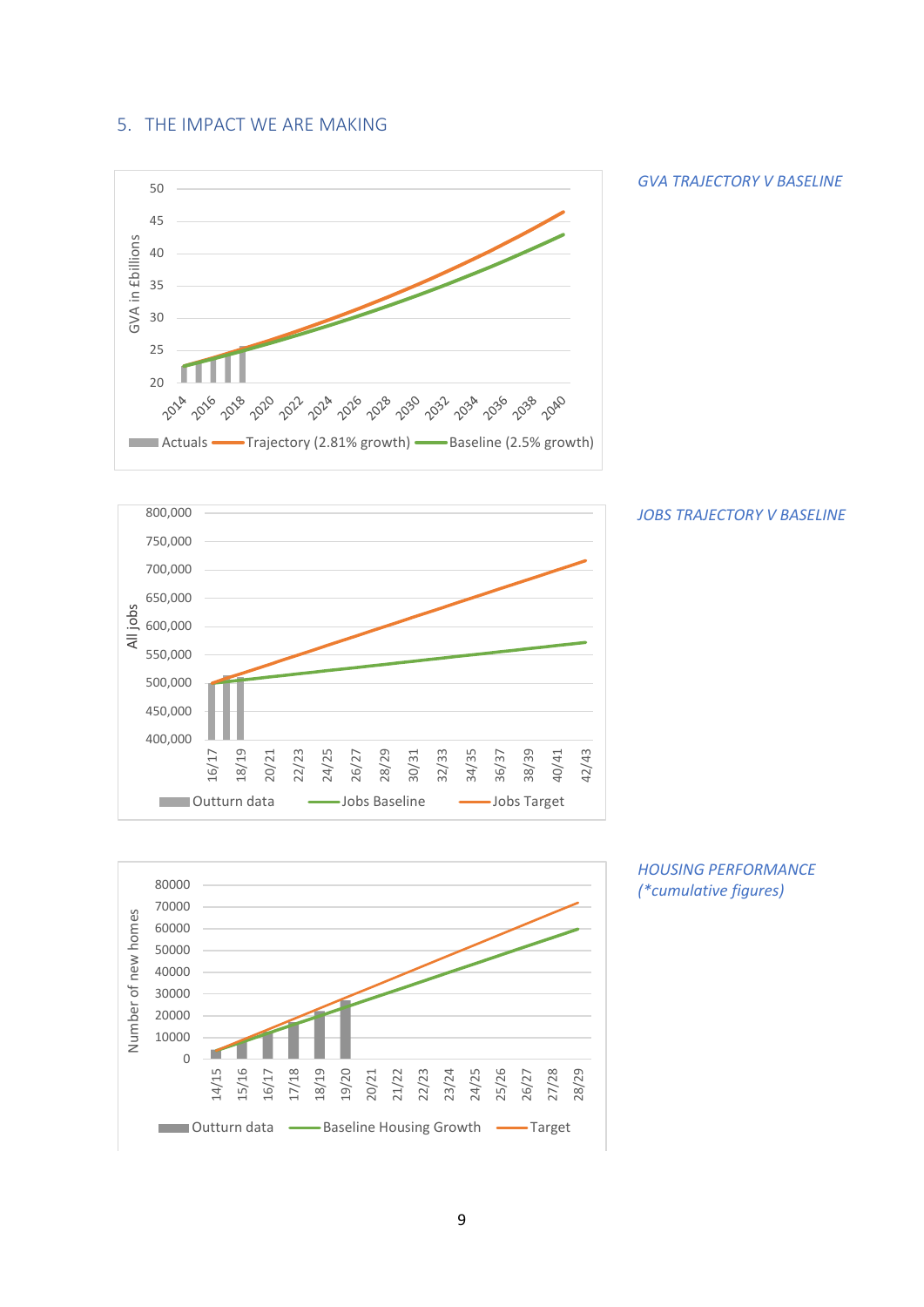# 6. OUR KEY PROJECT ACHIEVEMENTS IN 2020/21

The 2020/21 Combined Authority Business Plan set out the 16 key priority projects for the Authority and what actions were expected during the financial year*.* See below for updates on our progress.

| <b>Project name</b>                               | Our commitment to you                                                                                                                                                                                                                                                                                                                                                                                                                                                                | <b>Progress</b>                                                                                                                                                                                                                                                                                                                                                                                                                                                                                                               |
|---------------------------------------------------|--------------------------------------------------------------------------------------------------------------------------------------------------------------------------------------------------------------------------------------------------------------------------------------------------------------------------------------------------------------------------------------------------------------------------------------------------------------------------------------|-------------------------------------------------------------------------------------------------------------------------------------------------------------------------------------------------------------------------------------------------------------------------------------------------------------------------------------------------------------------------------------------------------------------------------------------------------------------------------------------------------------------------------|
| <b>£100K Homes</b>                                | During 2021/22 the Combined Authority<br>will work with developers to develop a<br>strong pipeline of schemes that will deliver<br>the £100K Home across the region.                                                                                                                                                                                                                                                                                                                 | The first eight £100K Homes have now<br>completed and been allocated to local<br>people.<br>The short and medium-term pipeline is<br>being developed and positive discussions<br>to identify new locations have resulted<br>in securing sites in Fordham, Great<br>Abington, Cambridge, and Ely.                                                                                                                                                                                                                              |
| A10                                               | Over the coming year, there will be a<br>public consultation on options for the<br>dualling of the A10 between the Milton<br>Interchange and Ely including a completed<br>the Strategic Outline Business Case. We<br>will continue to work with the Government<br>on the funding bid for the dualling and<br>junction improvements. Next steps will be<br>subject to the outcome of those<br>discussions with the Government.                                                        | A virtual public exhibition in June and<br>July demonstrated an overwhelming<br>support for an intervention along this<br>route. The Strategic Outline Business<br>Case completed in July 2020, short-<br>listed options and the Business Case has<br>now been submitted to the Department<br>for Transport (DfT) for funding<br>consideration for developing an Outline<br><b>Business Case.</b>                                                                                                                             |
| A47                                               | During 2020/21, the Combined Authority<br>will take the A47 project into the Options<br>Identification Stage, working with<br>Highways England to identify a list of<br>potential routes options which can be<br>short listed for future consultation. We will<br>develop the Project Control Framework 1<br>suite of products to influence the inclusion<br>of this project for construction within the<br>Highways England Roads Investment<br>Strategy Period 3 (RIS3) programme. | The Combined Authority successfully<br>completed the options stage and Project<br>Control Framework 0 in collaboration<br>with Highways England, achieving a<br>Stage Gate Assessment Review Green<br>Rating. The Mayor and officers have<br>continued to engage with the DfT and<br>Highways England, to progress the<br>scheme into future stages of<br>development. Highways England agreed<br>in January 2021 to take forward a<br>review of the work to date, for inclusion<br>in their future development<br>programme. |
| <b>Adult</b><br><b>Education</b><br><b>Budget</b> | In 2020/21, the Combined Authority<br>entered its second year of operation for<br>the Adult Education Budget (AEB). In<br>2020/21 the Combined Authority will<br>deliver a transformational digital skills<br>programme, improving the focus and<br>quality of adult skills provision across the<br>economy, and reducing the inequality of<br>access to education.                                                                                                                  | The Combined Authority continues to<br>successfully manage the AEB,<br>maximising adult education<br>participation. Last year, focus was on<br>participation, expenditure, and outputs<br>into the north of the economy. The<br>COVID-19 pandemic had a large impact<br>on Adult Education and the Combined<br>Authority worked hard to allow many<br>participants to continue their learning<br>through distance learning and<br>partnership working.                                                                        |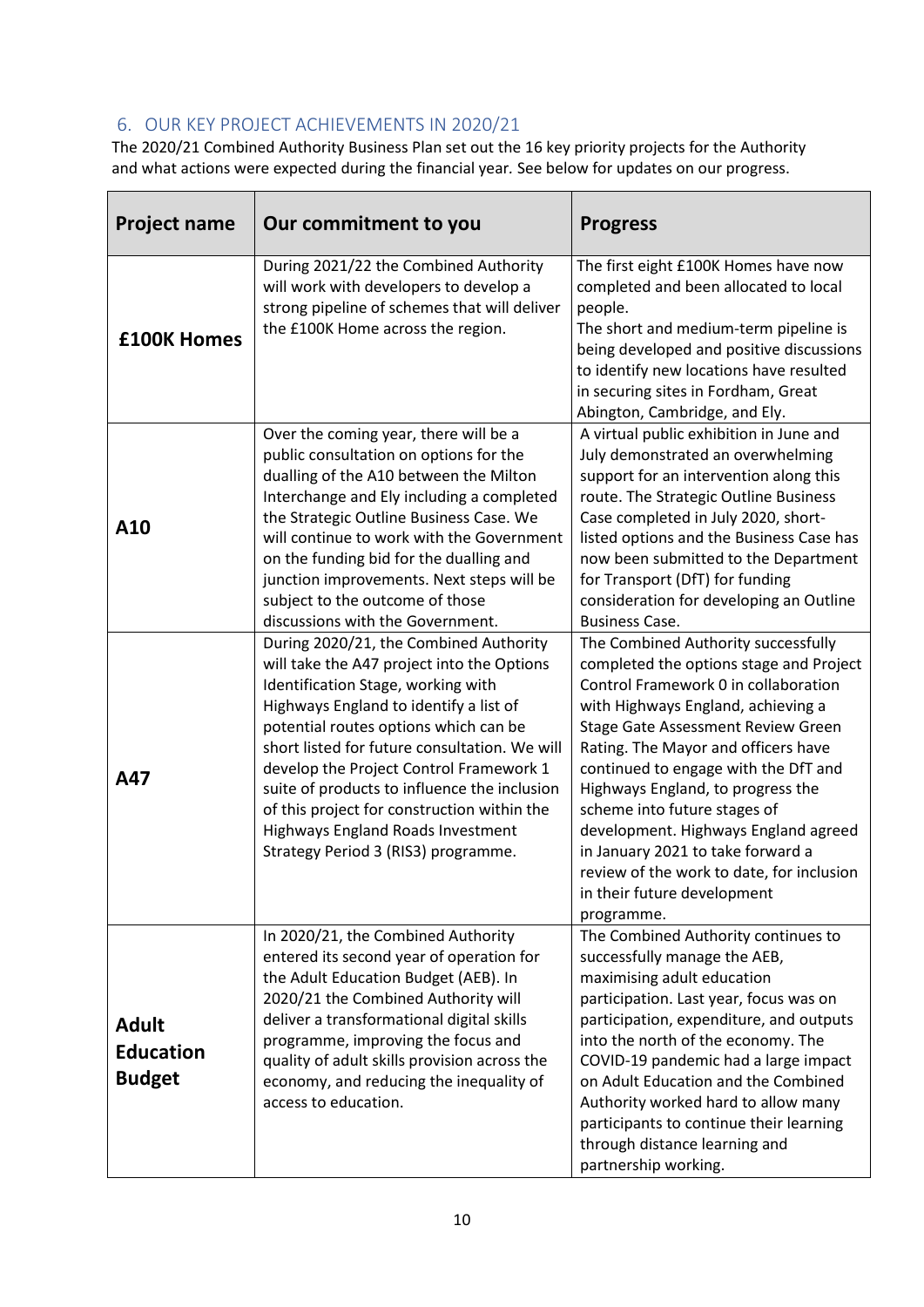|                   | By the end of 2020/21 we expect to have                                             | The Combined Authority and Housing                                            |
|-------------------|-------------------------------------------------------------------------------------|-------------------------------------------------------------------------------|
|                   | enabled the delivery of at least 1,100<br>affordable housing units from the overall | Committee have approved funding of<br>over £170 million through grants, loans |
|                   | target of 2,500 units by March 2022. These                                          | and the Cambridge City Council                                                |
|                   | homes will be delivered with funding of                                             | programme. Further to previous                                                |
|                   | £130 million that was set aside for grant                                           | progress, the scheme now has 2,336                                            |
|                   | allocations across the Combined Authority                                           | additional affordable homes approved                                          |
| <b>Affordable</b> | region, and through £40 million of funding                                          | so far towards the target of 2,500                                            |
| <b>Housing</b>    | that was allocated to innovative revolving                                          | homes by March 2022. This includes 469                                        |
|                   | fund initiatives.                                                                   | new unit scheme starts and 196                                                |
|                   |                                                                                     | completions during the past 12 months.                                        |
|                   |                                                                                     | The Combined Authority Board has also                                         |
|                   |                                                                                     | approved loans from the revolving fund                                        |
|                   |                                                                                     | totalling £51 million to enable delivery                                      |
|                   |                                                                                     | of 213 homes which include 53                                                 |
|                   |                                                                                     | affordable homes (and 11 £100K units).                                        |
|                   | Throughout 2020/21, work will continue                                              | Plans to progress the curriculum and                                          |
|                   | with the development of a university in                                             | Higher Education partner selection<br>process were a success and ARU, the     |
|                   | Peterborough. The development of the<br>curriculum and the design and build for the | official higher education partners, will                                      |
|                   | Phase 1 building will run parallel to the HE                                        | work with businesses to deliver the                                           |
| <b>ARU</b>        | partner selection process.                                                          | curriculum which will be designed to                                          |
| Peterborough      | Following approval of the Outline Business                                          | meet local economic needs as a top-                                           |
|                   | Case, the Full Business Case will be                                                | class employment focussed University.                                         |
|                   | submitted by the end of March 2020.                                                 | The Full Business Case was submitted on                                       |
|                   |                                                                                     | time and the Phase 1 teaching building                                        |
|                   |                                                                                     | will be complete in September 2022 for                                        |
|                   |                                                                                     | the first students to arrive.                                                 |
|                   | The Bus Reform Task Force will receive                                              | New trial schemes have commenced to                                           |
|                   | business cases for a range of options for                                           | improve bus services: this has included                                       |
|                   | procuring bus services. These will be                                               | new routes to provide the largest                                             |
|                   | subject to public consultation and                                                  | expansion of the network in recent                                            |
|                   | independent audit during the summer and                                             | years, new ticket machines and a new                                          |
| <b>Bus Reform</b> | autumn of 2020, allowing the Mayor to<br>take a decision on the future model early  | Demand Responsive Transport Service.<br>The Bus Reform Outline Business Case  |
|                   | in 2021. The Task Force will also oversee                                           | has been developed but due to the                                             |
|                   | shorter-term tactical work to rapidly                                               | impact of COVID-19 on bus patronage,                                          |
|                   | improve elements of the bus service.                                                | the independent audit and consultation                                        |
|                   |                                                                                     | work has been held, pending the                                               |
|                   |                                                                                     | National Bus Strategy publication from                                        |
|                   |                                                                                     | central government.                                                           |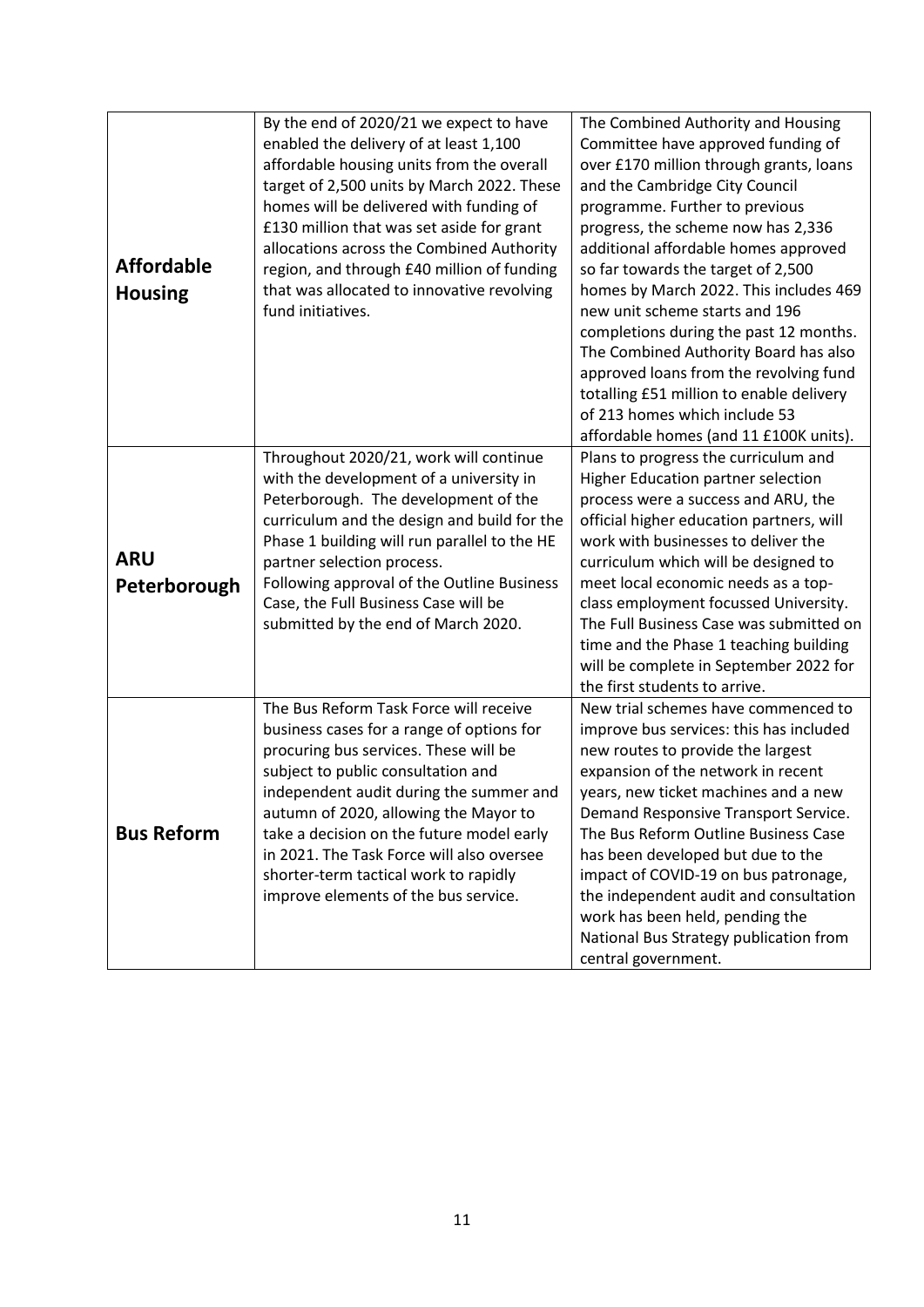|                      | In 2020/21, the Business Board will deliver     | During the September Refresh, the                                               |
|----------------------|-------------------------------------------------|---------------------------------------------------------------------------------|
|                      | 12 key interventions as defined in the Local    | name of this project was updated to                                             |
|                      | Industrial Strategy utilising remaining         | better reflect its scope. This will now                                         |
|                      | strategic funds to create a world-leading       | focus on spending and monitoring of the                                         |
|                      | business growth support ecosystem.              | Local Growth Fund (LGF) and to date, 22                                         |
|                      | The Business Growth Service will bring          | projects have been completed,                                                   |
|                      | together five of the interventions into a       | potentially creating 1,319 new jobs.                                            |
| <b>Business</b>      | new, targeted approach to business              | The Business Growth Service is now a                                            |
| <b>Board Growth</b>  | growth support.                                 | separate project to better reflect its                                          |
| <b>Investments</b>   |                                                 | importance in delivering the Local                                              |
|                      |                                                 | Industrial Strategy outcomes. During                                            |
|                      |                                                 | 2020/21 the Combined Authority                                                  |
|                      |                                                 | funded 13 business incubator and                                                |
|                      |                                                 | innovation centre projects across the                                           |
|                      |                                                 | area and enabled the delivery of new                                            |
|                      |                                                 | Launchpads, to support the world-                                               |
|                      |                                                 | leading businesses of the future.                                               |
|                      | The Cambridgeshire Autonomous Metro             | In 2020/21 the Combined Authority                                               |
|                      | (CAM) continues to be a key component of        | completed an overarching review of the                                          |
|                      | the Combined Authority's vision. The            | CAM programme to optimise the                                                   |
|                      | Outline Business Case for the City Tunnel       | delivery approach and ensure                                                    |
|                      | Section is due to be completed in 2020 and      | government buy-in. This meant the in-                                           |
|                      | if approved will be progressed to the Full      | year objectives changed. Significant                                            |
|                      | Business Case, paving the way for a multi-      | strides in the programme set-up and                                             |
|                      | billion-pound expansive network.                | delivery have been made, and the                                                |
|                      | Work will commence on the Regional              | delivery strategy has been developed,                                           |
|                      | Routes of the CAM, with development of          | including the delivery model, business                                          |
| <b>CAM</b>           | briefing and tender documents and the           | case, funding and programme                                                     |
|                      | intention of commencing the production          | management.                                                                     |
|                      | of the Strategic Outline Business Case for      | Progress was also supported by                                                  |
|                      | the Alconbury Regional Route in Summer<br>2020. | establishing the special purpose vehicle,<br>One CAM Ltd, to give the programme |
|                      |                                                 | the delivery focus needed. Highly                                               |
|                      |                                                 | experienced board members have been                                             |
|                      |                                                 | appointed and recruitment continues.                                            |
|                      |                                                 | Further progress on potential solutions                                         |
|                      |                                                 | for the City Tunnel Section and regional                                        |
|                      |                                                 | routes has also been made.                                                      |
|                      | The Combined Authority will continue            | In March 2020, government announced                                             |
|                      | collaboration with funding partners to          | in its Budget Statement that the project                                        |
|                      | influence Network Rail and the                  | would be fully funded and delivered by                                          |
| Cambridge            | Department for Transport to develop a           | 2025, subject to planning consents.                                             |
| <b>South Station</b> | station solution serving the Cambridge          | The Combined Authority has taken an                                             |
|                      | <b>Biomedical Campus on accelerated</b>         | active role in the Project Board for the                                        |
|                      | timescales, against the originally planned      | delivery of Cambridge South Station.                                            |
|                      | 2025 date.                                      |                                                                                 |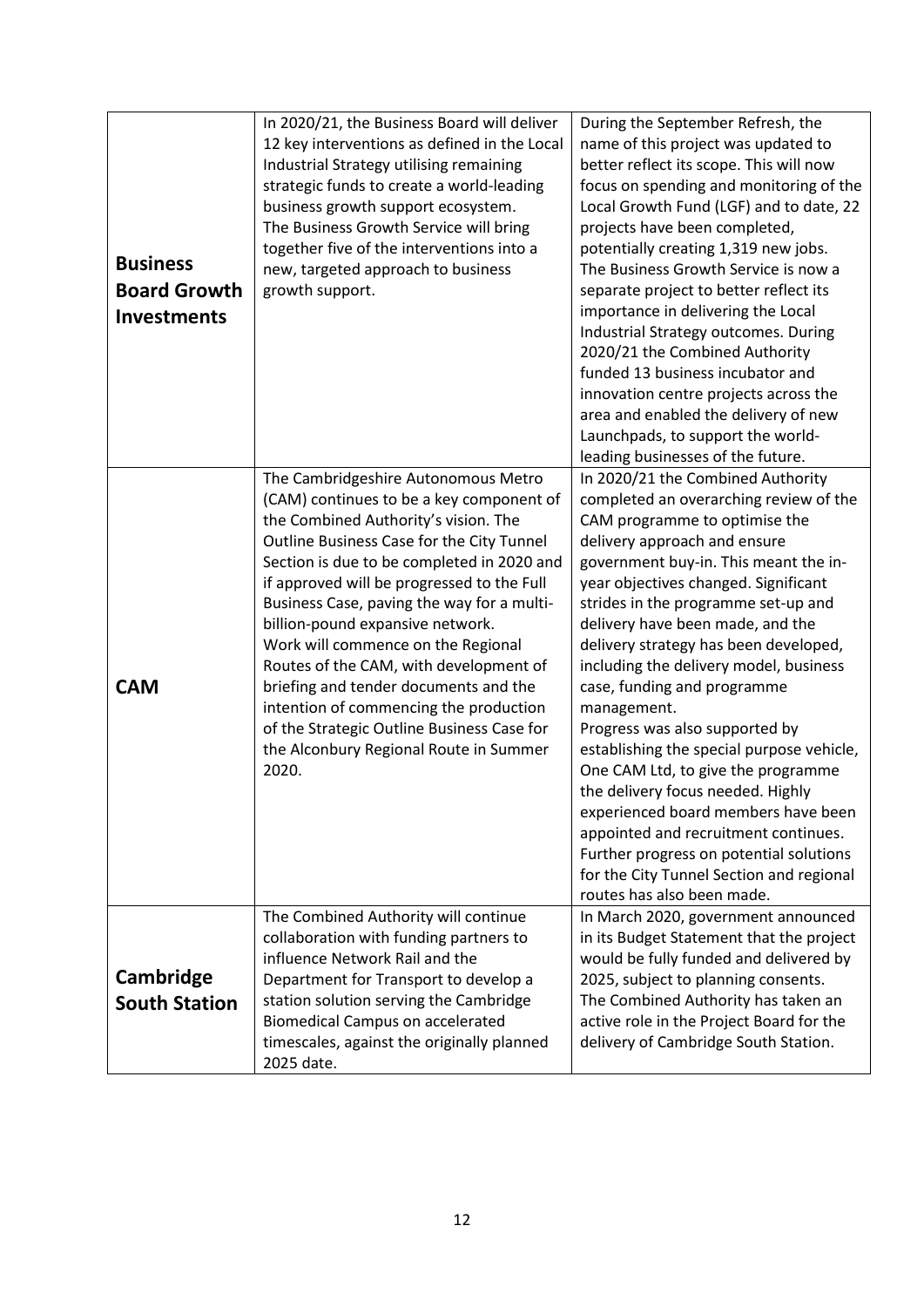|                                                                       | To support the 'scaling up' of community-<br>led housing across Cambridgeshire and<br>Peterborough, the Combined Authority will<br>mobilise public support for new homes,                                                                                                                                                                                                                                                                                             | A team has been set up within the<br>Combined Authority to provide<br>technical support for new Community<br>Land Trusts.                                                                                                                                                                                                                                                                                                                                                              |
|-----------------------------------------------------------------------|-----------------------------------------------------------------------------------------------------------------------------------------------------------------------------------------------------------------------------------------------------------------------------------------------------------------------------------------------------------------------------------------------------------------------------------------------------------------------|----------------------------------------------------------------------------------------------------------------------------------------------------------------------------------------------------------------------------------------------------------------------------------------------------------------------------------------------------------------------------------------------------------------------------------------------------------------------------------------|
| Community<br><b>Land Trusts</b>                                       | widen the range of housing products<br>available, boost community ownership of<br>assets, diversify the local housebuilding<br>market, and inspire stronger local<br>communities with confidence, capacity<br>and control.                                                                                                                                                                                                                                            | A pipeline of developments has been<br>established and a start-up grant fund<br>has been created, with up to £5,000<br>available to encourage new community-<br>led groups.<br>Two new legally incorporated<br>community-led housing groups have<br>started and a further three groups have<br>been supported to obtain planning<br>permission for a total of 533 homes, of<br>which 183 are affordable.                                                                               |
| <b>Fenland</b><br><b>Stations</b><br><b>Regeneration</b><br>Programme | A programme of improvement works at<br>March, Manea and Whittlesea train<br>stations is planned, including new car<br>parks at all locations. In addition, a new<br>footpath and lighting improvements will be<br>made at Whittlesea, new shelters will be<br>implemented at Whittlesea and Manea,<br>and there are plans to refurbish the<br>platform 1 building at March Station.<br>There are also plans for a heritage project<br>to refurbish the wall in March. | The lighting and shelter improvements<br>have been delivered along with the<br>station building and car park<br>improvements at March station. The<br>new car parks at Manea and Whittlesea<br>are due to begin construction in<br>February.<br>The heritage project to refurbish the<br>wall at March station fell out of the<br>boundary remits of Greater Anglia, as<br>station operator, and now sits with<br>Network Rail, who the Combined<br>Authority continue to engage with. |
| <b>King's Dyke</b>                                                    | The King's Dyke Level Crossing project aims<br>to create a new road crossing over the<br>existing King's Dyke railway line. A new<br>supplier will be approved by June 2020/21<br>and work will commence shortly after.                                                                                                                                                                                                                                               | A supplier was appointed by<br>Cambridgeshire County Council,<br>following a thorough tender process.<br>Construction began in June 2020 and<br>has continued to progress as planned.                                                                                                                                                                                                                                                                                                  |
| <b>Market Town</b><br><b>Masterplans</b>                              | Work will continue with masterplans for<br>each of our major market towns and will<br>be recommended for approval by the<br>Combined Authority Board by June 2020<br>before moving into the next phase of the<br>Programme.                                                                                                                                                                                                                                           | All 11 market town masterplans were<br>approved by the Combined Authority<br>Board on time and the programme has<br>now transitioned into phase 2 delivery<br>and implementation. The 11 market<br>towns have now put forward proposals<br>for the £13.1 million of Combined<br>Authority funding to implement their<br>town masterplans.                                                                                                                                              |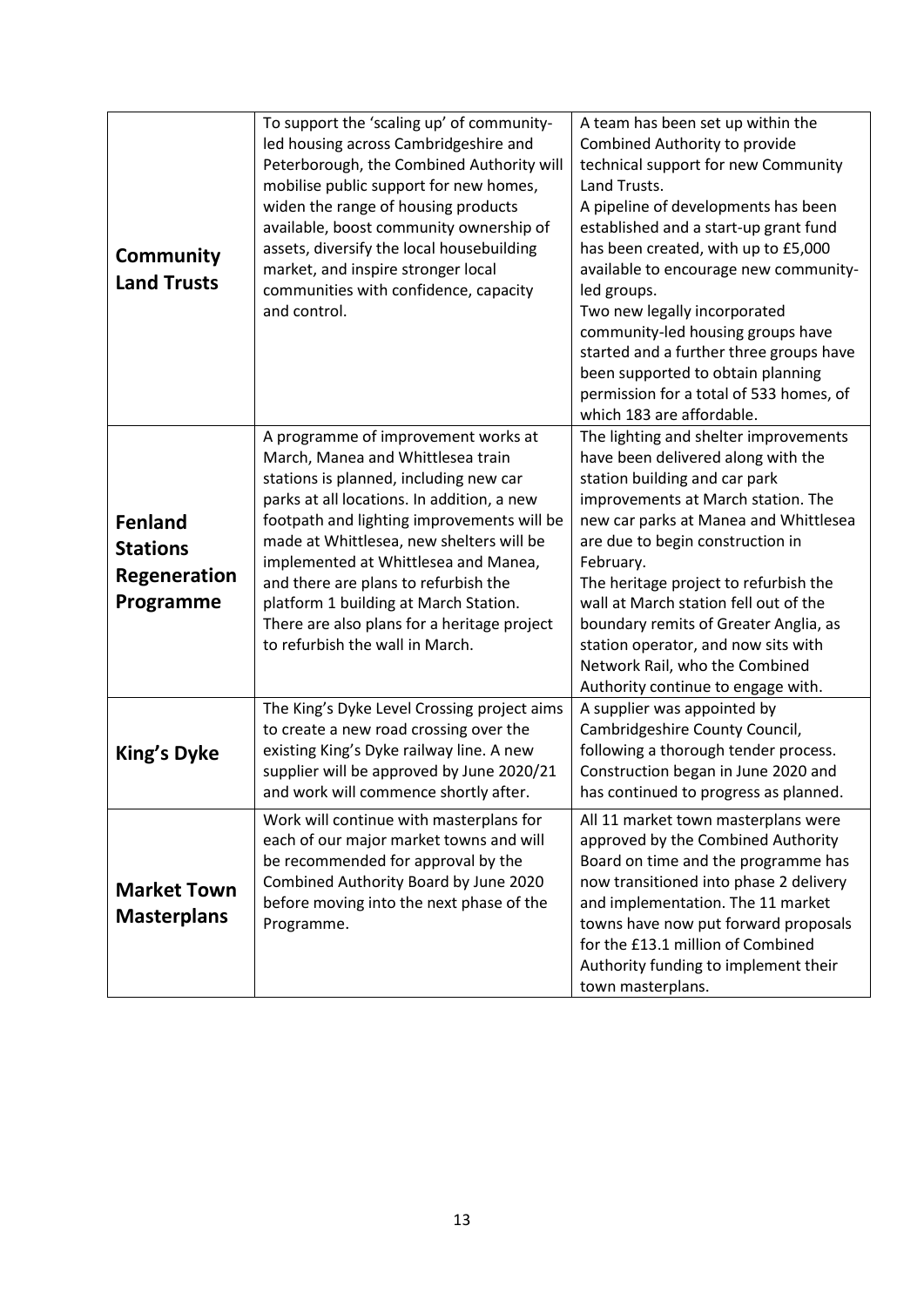| Soham<br><b>Station</b> | Following the Combined Authority<br>assuming direct responsibility for the new<br>Soham railway station, we will continue to<br>develop GRIP 4 stage (Governance for Rail<br>Investment Projects) with Network Rail<br>and start development of traffic<br>management options on the local road<br>network. Network Rail has committed to<br>begin early advanced works in September<br>2020 and the main station works in early | <b>Combined Authority officers managing</b><br>this project directly with Network Rail<br>successfully completed the GRIP 4 stage<br>and gained approval at the Combined<br>Authority Board to develop this scheme<br>to completion. Advance works started<br>on site in September 2020 and main<br>works have begun in early 2021. The<br>programme now anticipates an<br>accelerated construction programme |
|-------------------------|----------------------------------------------------------------------------------------------------------------------------------------------------------------------------------------------------------------------------------------------------------------------------------------------------------------------------------------------------------------------------------------------------------------------------------|---------------------------------------------------------------------------------------------------------------------------------------------------------------------------------------------------------------------------------------------------------------------------------------------------------------------------------------------------------------------------------------------------------------|
|                         | 2021.                                                                                                                                                                                                                                                                                                                                                                                                                            | which should deliver six months earlier<br>than originally planned.                                                                                                                                                                                                                                                                                                                                           |
| <b>Wisbech Rail</b>     | The Wisbech Rail project is looking to<br>produce a single option public transport<br>solution between Wisbech and March and<br>linking March to the wider region. During<br>the next 12 months of delivery, we will<br>complete the GRIP 3 hybrid study and seek<br>funding support to develop a GRIP 4-8<br>development and delivery solution.                                                                                 | The Wisbech Rail GRIP 3b and Business<br>Case were completed in July 2020. The<br>outcomes of the study were presented<br>to Network Rail, Office of Rail and Road<br>and the Restoring Your Railway Funding<br>team at the DfT. The Combined<br>Authority continues to engage with the<br>DfT and Network Rail on the further<br>development and delivery of the<br>project.                                 |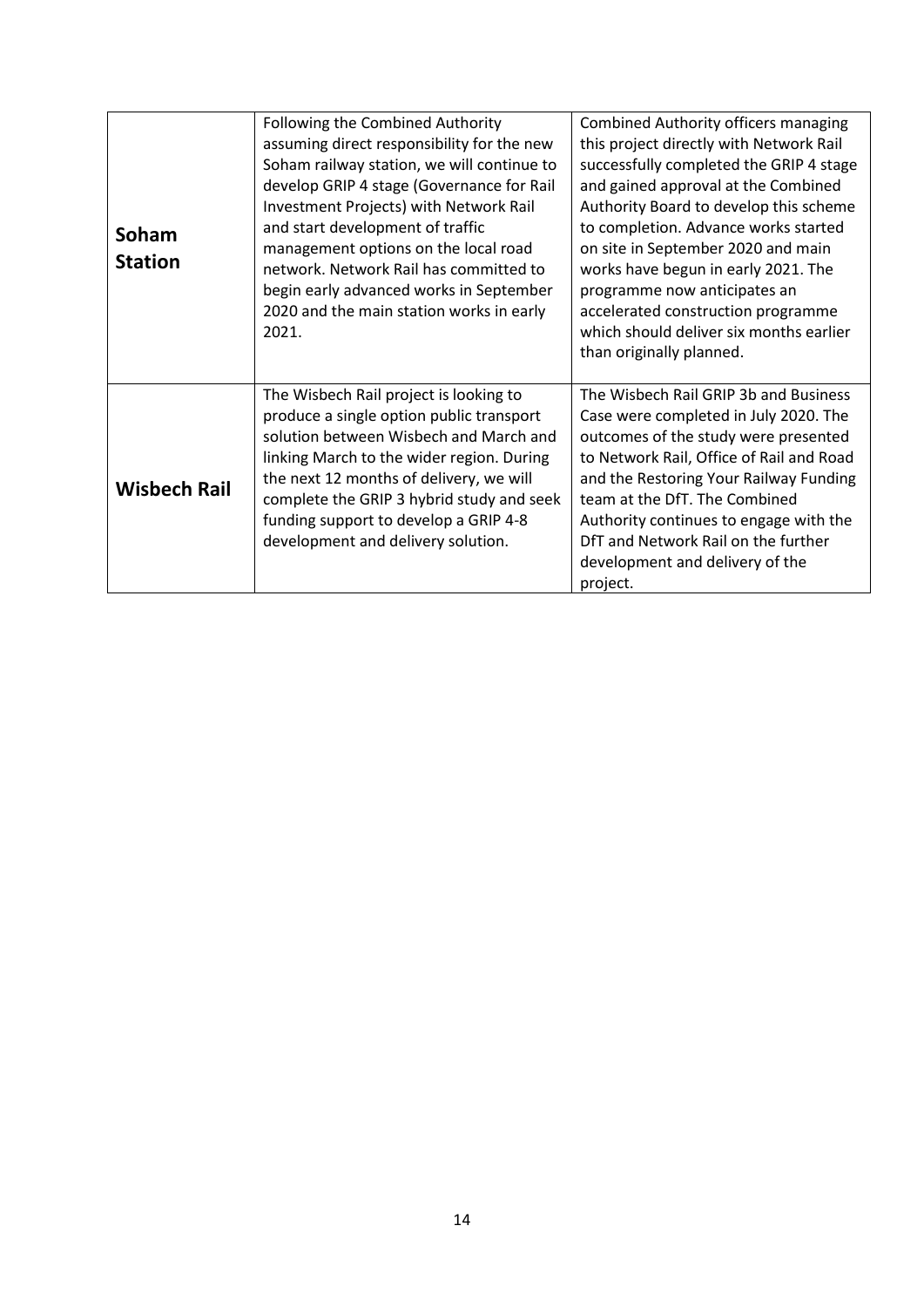# 7. KEY PROJECTS COMMITMENTS FOR DELIVERY 2021/22

When the Combined Authority Board conducted its mid-year review of the Combined Authority's Business Plan in September 2020, it agreed a revised and expanded set of key projects. The following section sets out our ambitions for those projects in 2021/22.

#### £100K HOMES

The Combined Authority has now delivered the first units of the bold new £100K Homes housing initiative. The scheme provides one-bedroom homes defined as affordable under the National Planning Policy Framework. The ambition is to have £100K Homes completed within at least four constituent council areas by the end of the 2021/22 financial year with a long-term ambition to deliver £100K Homes in all areas.

#### A10

The A10 project aims to improve the Ely to Cambridge corridor, including through dualling, for better journeys and to unlock growth opportunities in the area. For 2021/22, the Combined Authority will focus on securing the necessary funding to procure and progress this scheme through to completion of the Outline Business Case. This phase will identify a single preferred upgrade option for progression to planning consents.

#### A141

The next phase of improving the A141, the Strategic Outline Business Case, will identify options for tackling current and future congestion whilst stimulating housing and economic growth in the Huntingdon area. During 2021/22, the Combined Authority, with support from Cambridgeshire County Council and the appointed technical supplier, will undertake a public consultation to help identify route options, complete the Strategic Outline Business Case and submit this to central government in support of progression to the next phase, the Outline Business Case.

#### A47

Highways England will undertake renewed work on the A47 dualling, with the Combined Authority as co-sponsor. The review of existing Project Control Framework Stage 0 documentation produced by the Combined Authority with Highways England will focus on aligning approaches to the flood mitigation and cost estimating. This work will enable Highways England to include the project in their portfolio of development schemes*.* 

#### ADULT EDUCATION BUDGET

In 2021/22, the Combined Authority will enter its third year of controlling the AEB, following devolution from central government in 2019/20. The £11.9 million budget enables the Combined Authority to deliver high quality adult education in Cambridgeshire and Peterborough, including providing targeted support for low-skilled and unemployed people.

During the next financial year, the Combined Authority will continue to focus on:

- Targeting low skilled and low paid adults to support them in upskilling.
- Supporting sustainable employment for the unemployed.
- Increasing digital skills for those aged 19 and above, without basic IT skills, in the area.
- Improving progression through educational levels.
- Targeting individuals in priority communities, with opportunities to upskill.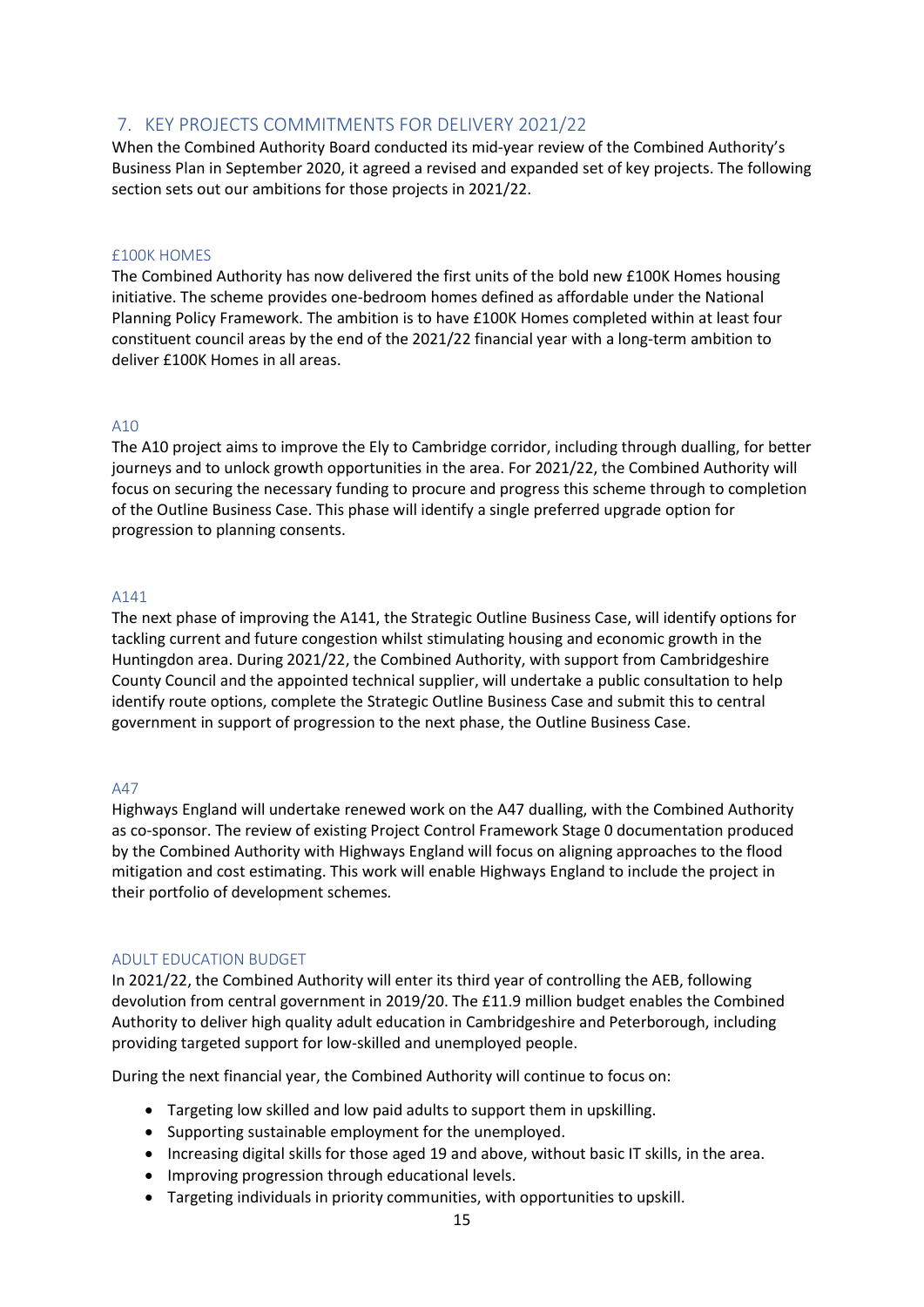#### AFFORDABLE HOUSING

As part of the Devolution Deal, the Combined Authority was allocated £170 million to deliver 2,500 new affordable homes by 31 March 2022. This was split into two programmes, with £70 million for 500 additional affordable houses in Cambridge and £100 million for 2,000 affordable housing units in the rest of the Combined Authority area. The Combined Authority has used £40 million to develop an innovative 'revolving fund' that is being used to support new housing through loans and potentially joint ventures. These new units, which all include affordable homes, would not otherwise have been delivered by the planning system and are provided at no cost to the taxpayer as loan repayments will be reinvested by the Combined Authority in further housing developments in a continuous cycle.

During 2021/22, we are expecting at least 200 new unit scheme approvals and in excess of 1,000 unit starts, to enable us to reach the target of 2,500 affordable homes by March 2022. We are also expecting in excess at least 500 unit completions.

#### ARU PETERBOROUGH

The Combined Authority will continue to advance the new university for Peterborough project, promoting a curriculum designed to meet local economic needs; providing both opportunities for local residents to receive a top-class vocational education and a well-skilled local workforce for businesses to employ. The employment-focused university will boost the skills, training and employment prospects of people in Peterborough and the surrounding region and increase the number of skilled workers available to local businesses.

Phase 1 is already underway for the initial teaching building stage and Anglia Ruskin University (ARU) has been selected as the official higher education partner who will deliver the curriculum for the new university until 2028. The University, to be known as ARU Peterborough, is set to open its doors to 2,000 students in September 2022, with numbers projected to rise to 5,000 by 2025 and an ambition to offer courses for up to 12,500 students by 2030. The project is backed by over £24.8 million of funding, including £12.3m of capital investment from the Combined Authority, £12.5m of Local Growth Funding and £1.6m in land investment from Peterborough County Council.

The Combined Authority has already secured the funding for a Phase 2 initial research building. The building will house established and start-up companies developing cutting edge technologies linked to net zero carbon products and equipment development, as well as the advanced manufacturing processes to produce them. Planning is due to be approved in Spring 2021, with a spade in the ground by March/April 2021 and completion by the end of January 2022.

#### BUS REFORM

Combined Authority officers will pursue strategic options for a better bus network including enhanced/quality partnerships or franchising, to support integrated public transport across the Combined Authority area.

We will deliver a trial of Demand Responsive Transport for six months in West Huntingdonshire to establish a potential new way of delivering a dynamic public transport provision in addition to traditional bus services. We will also deliver a new orbital bus service trial in Peterborough and trial a new bus service delivering enhanced connectivity for Fenland. We will also improve the gathering of data associated with public transport services to enable efficient, effective and targeted provision.

During 2021/22 the Combined Authority will begin directly contracting for supported bus services and will develop strategies to support better public transport integration with new housing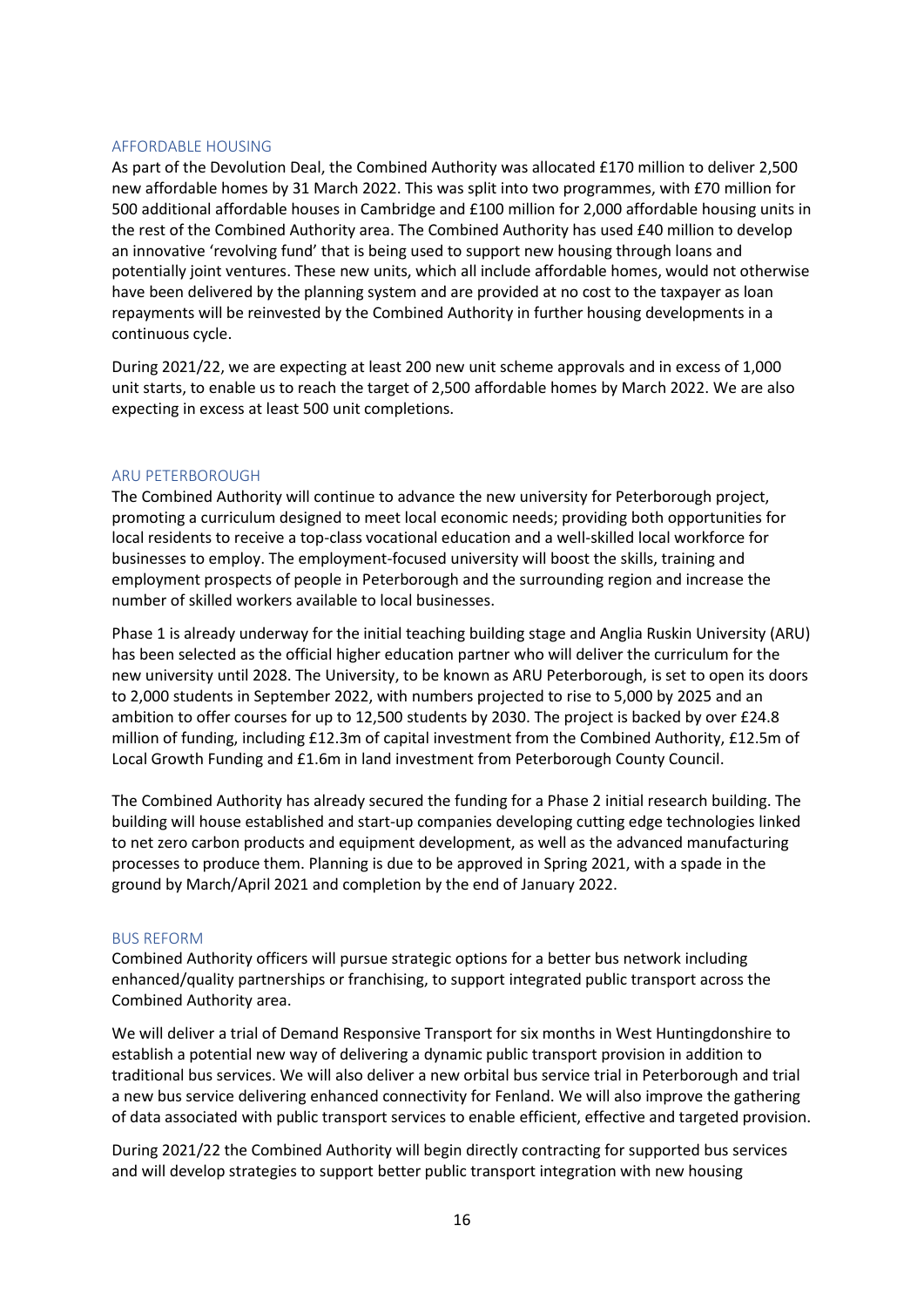developments. The Combined Authority will pursue the agenda for reform of the way buses are commissioned alongside supporting the bus industry's recovery from the COVID-19 crisis.

# BUSINESS BOARD GROWTH INVESTMENT

The Business Board Growth Investment focuses on how the Combined Authority targets, spends, and monitors Local Growth Fund Capital Investments. To date, 22 projects have been completed, and there will potentially be up to 27 live projects during 2021/22. The forecast jobs outcomes for all projects funded through the Local Growth Fund over their agreed contractual timeframes is just over 8,000 direct jobs and 30,000 indirect jobs. During 2021/22, the Combined Authority will continue with the delivery and monitoring of all 27 live projects, including the Agri-Tech Programme (where funding has now been fully allocated) and the CAM and monitoring of these projects will continue into 2030.

Additionally, £14.6 million of Getting Building Fund was approved by the Business Board in October 2020 for Phase 2 of the ARU Peterborough Research & Development Centre, which will be progressed during 2021/22.

# BUSINESS GROWTH SERVICE

The Business Growth Service aims to provide businesses with advice and investment to support existing businesses and help attract others to the area. The service will support them to grow and access the skills needed to feed that growth. The launch of this service is an opportunity to address the inequalities that undermine economic growth and support the vision for the region to become a leading place in the world to live, learn and work. During 2021/22, the Combined Authority will:

- Deliver a new Growth Coaching Service to engage and support our highest potential firms to speed up their growth and build capacity.
- Create an Inward Investment Service to better connect us into global markets and to engage and persuade firms to locate into our economy.
- Deliver a Skills Brokerage Service to link learners and those retraining for new jobs to employers and skills providers. This will include the region's Kick-Start Scheme, which aims to create job placements for 16-to-24-year-olds on Universal Credit; the Apprenticeship Programme, including expansion and development of the Apprenticeship Levy Pooling Marketplace and the creation of an additional 1,600 apprentices; and a programme on behalf of the Careers and Enterprise Company, increasing the school network by a further 17 schools across the area.
- Create a Capital Growth Investment Fund to help SMEs grow, offering a range of grants, loans, and equity products unavailable commercially.

### CAM

The CAM vision is to offer world class, convenient and reliable public transport in a network extending to St Neots, Alconbury, Mildenhall and Haverhill and linked through tunnels under Cambridge. The range of economic, social and environmental benefits brought by CAM will be transformational for the region's future and help sustain a globally competitive economy which is a net contributor to the Exchequer. CAM will boost connectivity, create jobs, unlock new, sustainable housing and economic growth, promote fairness and social inclusion, and cut carbon emissions and help protect the environment.

In 2021/22 the CAM programme will gain momentum, developing regional route optioneering, advancing the outline business case for the City Tunnel Section, undertaking CAM vehicle and system development and working with the Greater Cambridge Partnership and the housing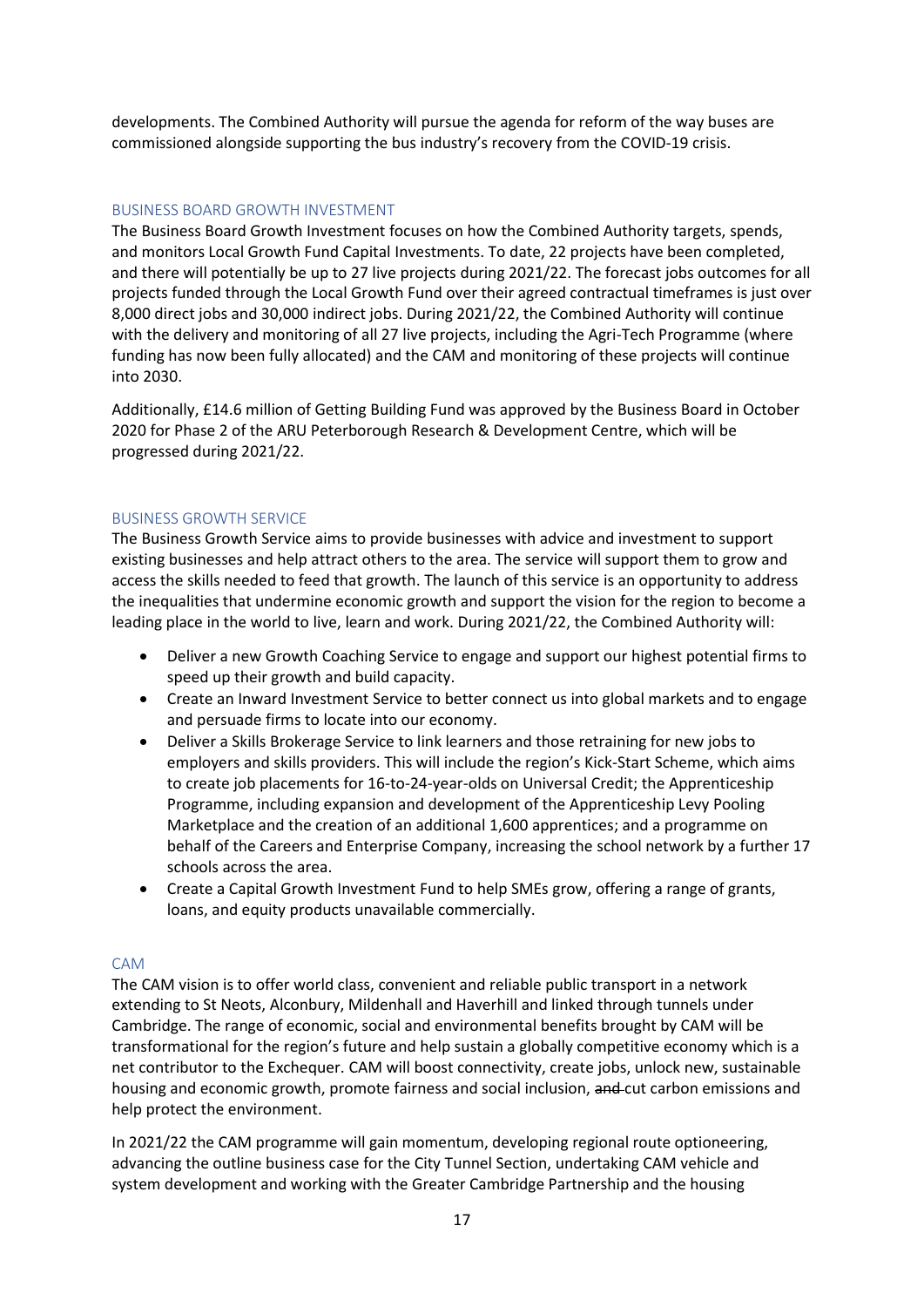development team on integration and alignment across the CAM network. This combines to support the recommended development of an overarching programme business case which captures the wide benefits the CAM network will bring to the region.

Work will also continue to establish the special purpose vehicle, One CAM Limited, as the lead delivery body.

#### CAMBRIDGE SOUTH STATION

During 2021/22, the Combined Authority will continue to engage with Network Rail and the DfT in the development of a new railway station adjacent to the Cambridge Biomedical Campus.

The Combined Authority will continue to influence the integrated delivery of this station as a travel hub serving the Biomedical Campus and connecting it to the northern parts of the area. In early 2021, there will be further public consultation by Network Rail, where Combined Authority officers will play a role in influencing connectivity to bus provision, the CAM and active travel measures including walking, cycling and micro-mobility modes like e-scooters and e-bikes.

A Mayoral-led stakeholder group will also be created, bringing together the views of all interested parties in the development of this vital public transport hub.

#### COMMUNITY LAND TRUSTS

Community Land Trusts provide a model to deliver community-led housing and the Combined Authority continues to offer ongoing support to expand this initiative. The Combined Authority's dedicated team will continue to assess the interventions required to make community-led housing successful in Cambridgeshire and Peterborough and further develop strategies to achieve this.

During 2021/22, we will undertake a public event to raise awareness of community-led housing and encourage more local housing groups to establish themselves. Our goal is to set up two new community-led housing groups and develop the short and medium-term pipeline for further developments.

### FENLAND STATIONS REGENERATION PROGRAMME

The Fenland stations project is a commitment to deliver Whittlesea, March and Manea station improvements. During 2021/22, the Combined Authority will complete the construction of the March station building renovation and car park improvements; Manea station improvements will be completed with a new car park and Whittlesea station car park detailed design will be completed for progressing into construction.

#### KING'S DYKE

The King's Dyke project aims to remove the notorious level crossing traffic bottleneck on a key route into eastern Peterborough and is being predominantly funded by the Combined Authority. This intervention will improve journey times and reliability and will have a significant, positive impact on the local environment. Combined Authority officers will continue to engage positively with the County Council project delivery team and its contractor. Construction will continue at pace throughout 2021/22, with emphasis on accelerating project completion.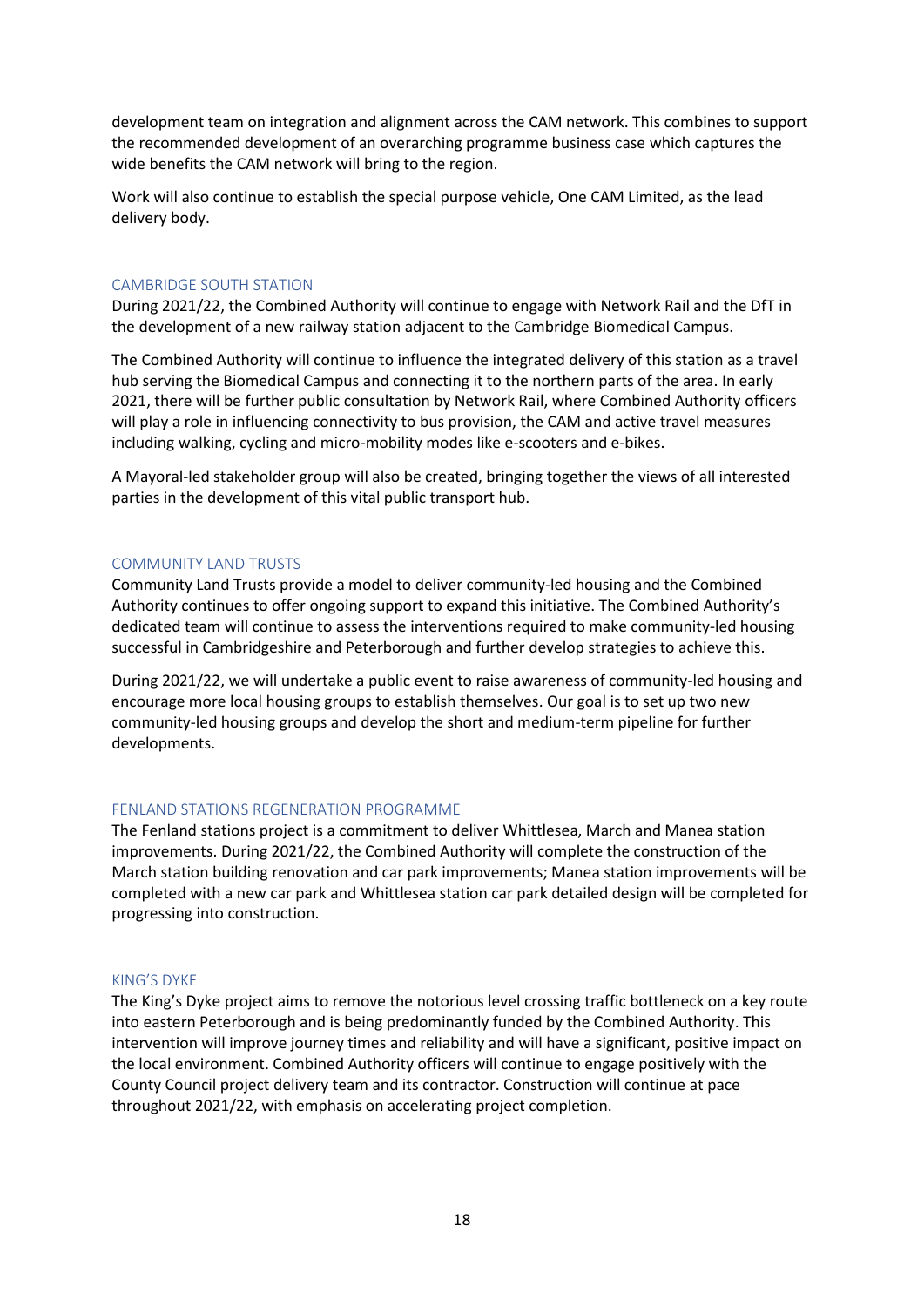#### MARKET TOWN MASTERPLANS

The Masterplans Programme provides an evidence base and set of investment priorities for the market towns in the area, to realise their future economic growth potential. The Market Towns Investment Prospectus was launched in July 2020 and, following the Combined Authority Board approval of all 11 Masterplans, the programme has transitioned to support the mobilisation and delivery of these Masterplans, including new interventions to help town centre and high street recovery following COVID-19.

Individual project proposals have been invited from local authority leads representing the market towns for approval at the Combined Authority Board, with the aim to allocate the total £13.1 million of programme funding by March 2021, to be spent by March 2022.

#### SOHAM STATION

A new railway station at Soham, including a platform and car park, will connect Soham to the existing Peterborough to Ipswich passenger service. The previous station on this site was closed to passengers in 1965.

Construction began in September 2020 and the station will open to the public in December 2021, six months ahead of the original expected opening date of May 2022. The Combined Authority will continue to work with partners to ensure this completion date is achieved. The long-awaited reconnection of Soham to the mainline railway will benefit the community and support sustainable growth locally.

#### WISBECH RAIL

The Wisbech Rail project aims to reconnect Wisbech to the rail network with a new station and the reopening of the former line to March.

During 2021/22, the Combined Authority will continue to engage with central government and Network Rail to develop the business case. Within this stage, officers will consult with businesses, review the level crossing strategy and look to identify cost savings to maximise the significant opportunity for economic growth and the delivery of new housing. As well as enabling connectivity between Wisbech and March, track alignment improvements will ensure effective onward travel to both Peterborough and Cambridge as current mainline constraints are resolved and capacity improved.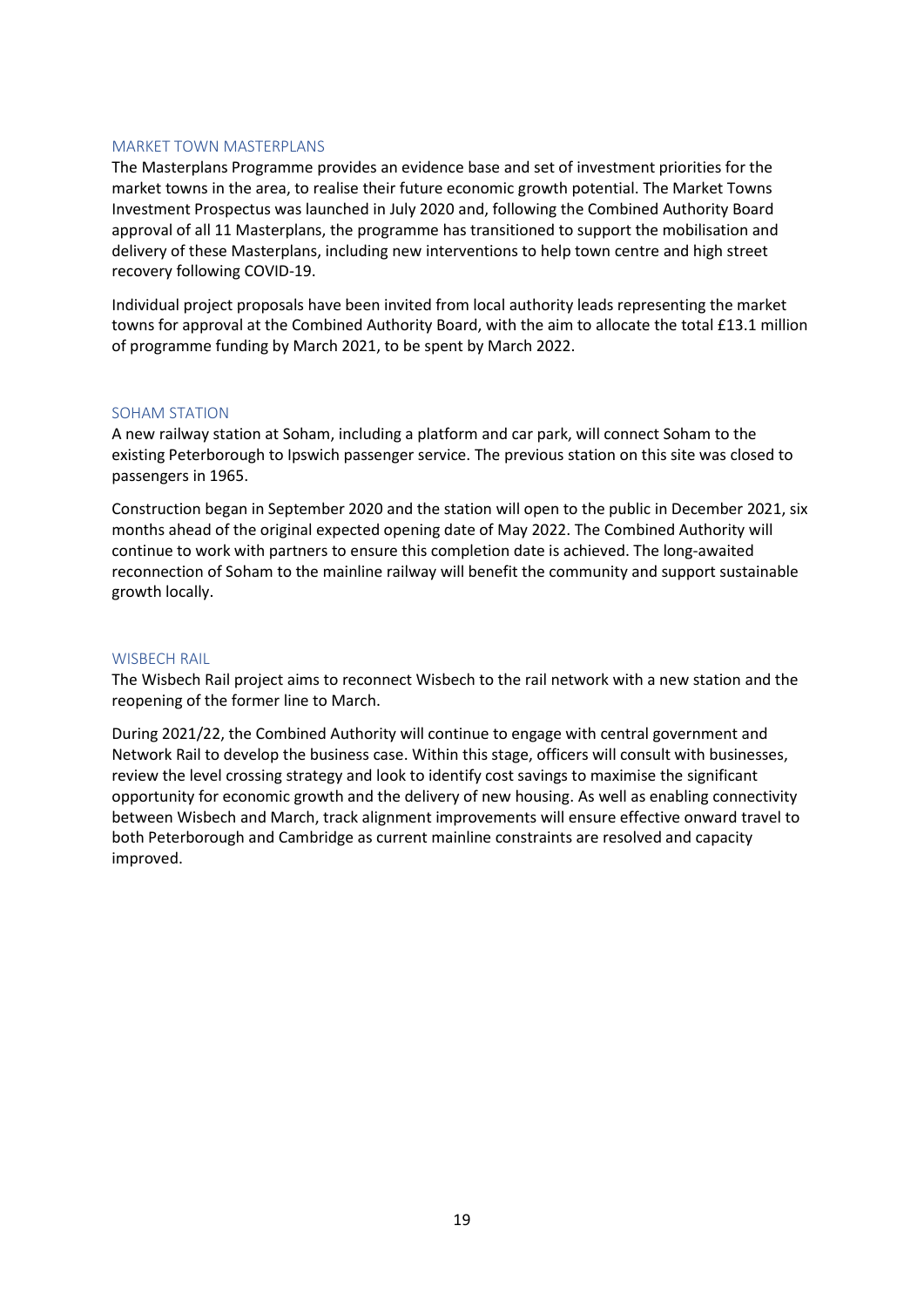### 8. OTHER DELIVERY COMMITMENTS 2021/22

In addition to these key projects, other projects which have been identified, costed, and funded in the Medium-Term Financial Plan are shown below.

#### A1260 NENE PARKWAY JUNCTION 15

Completion of the Full Business Case and commencement of construction for a highways improvements scheme in Peterborough on the junction linking the A47 with the A1260 Nene Parkway.

#### A1260 NENE PARKWAY JUNCTION 32-3

Completion of the Full Business Case for a highways improvements scheme in Peterborough, at Junction 32-3 of the A1260 Nene Parkway, improving connectivity to the A1139 Fletton Parkway.

#### A142 CHATTERIS TO SNAILWELL

A study to identify current challenges and future options to improve safety, reduce congestion and journey time reliability for access into and out of the Fens, stimulating housing and economic growth.

#### A16 NORWOOD DUALLING

The Outline Business Case for a package of improvements enabling a new development in Peterborough, connecting the A16 to the A47.

#### A505 STUDY

The A505 Study will bring forward options for improving this key transport corridor. Proposals will be developed and submitted for consideration of progressing options from the completed Pre-Strategic Outline Business Case into future stages of business cases.

#### A605 STANGROUND - WHITTLESEY

The construction of road capacity improvements at the Milk and Water Drove Junction with the A605 is set to complete in the summer of 2021/22.

#### COLDHAM'S LANE ROUNDABOUT IMPROVEMENTS

Consideration will be given to the latest designs to support pedestrian and cycling improvements at this key junction. Combined Authority officers will continue to seek additional funding to progress this scheme.

#### ELY AREA CAPACITY ENHANCEMENTS

Ely Area Capacity Enhancements is a DfT funded, Network Rail delivery led, development of an outline business case to look at increasing the capacity for additional freight and passenger services through the Ely area. Combined Authority officers will remain members of the programme board and continue to influence protection of residents and businesses of Queen Adelaide and seek to influence maximum capacity for enhanced passenger services to include Wisbech to Cambridge.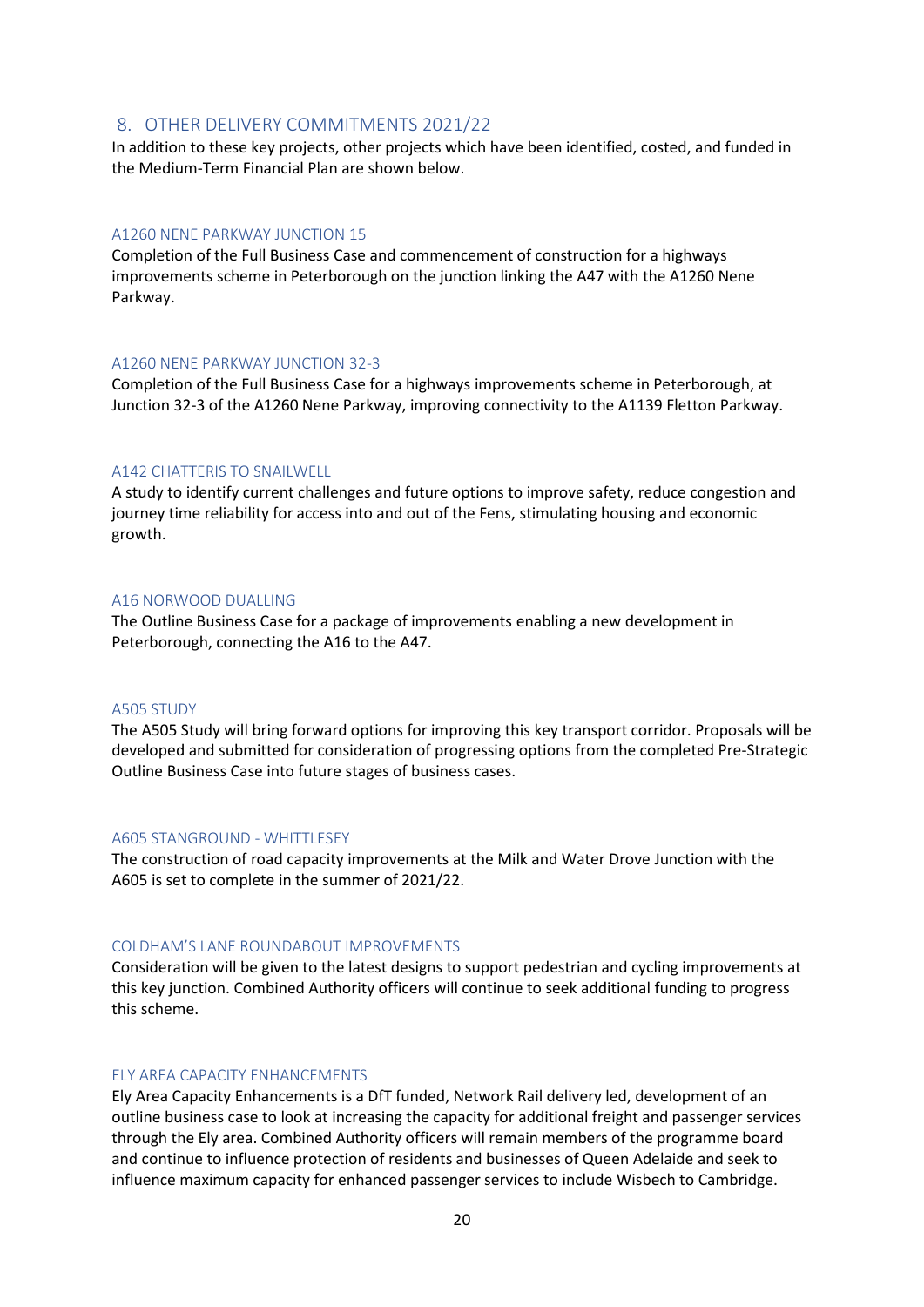#### FENGATE ACCESS STUDY PHASE 1

This project will improve access to a large employment area in Peterborough. During 2021/22 the Full Business Case and detailed design stage will be progressed, and approval will be sought to enter the construction of the interventions for significant economic growth in this part of the city.

#### HARSTON CAPACITY STUDY

A study to review options to improve safety, reduce congestion, improve journey time reliability and connectivity in the Harston area.

#### LANCASTER WAY

The improvements to the BP roundabout at the A10-A142 were completed in 2020/21. The second element of this project is to deliver improvements at the Lancaster Way roundabout to the Enterprise Zone and these works are due to be completed in Q1 of 2021/22.

#### MARCH JUNCTION IMPROVEMENTS

During 2021/22, delivery of the remaining 'quick win' construction schemes which include pedestrian, cycling and highway interventions will be completed. In addition, the Outline Business Case will progress to develop the larger proposed improvements and approval will be sought to progress to the Full Business Case stage.

#### SEGREGATED CYCLING HOLME TO SAWTRY

A study to design a segregated cycle and pedestrian route between Holme and Sawtry.

#### SNAILWELL LOOP

A study to identify options for reopening and improving rail connectivity between Ely and Newmarket.

#### ST IVES

Following the Cambridgeshire County Council led feasibility study in St Ives, the Combined Authority approved funding for the development of a strategic outline business case. In 2021/22, Combined Authority officers will work with Cambridgeshire County Council officers and supply chains to complete this study and present outcomes to a future board, for the potential development of an outline business case.

#### UNIVERSITY ACCESS

Peterborough's University Access Strategic Outline Business case, to enable road access to the new ARU Peterborough university site, is expected to be completed by the end of the 2020/21 financial year and the Combined Authority will continue to seek funding support following its Major Roads Network application to the DfT. The Outline Business Case will also commence to develop options further.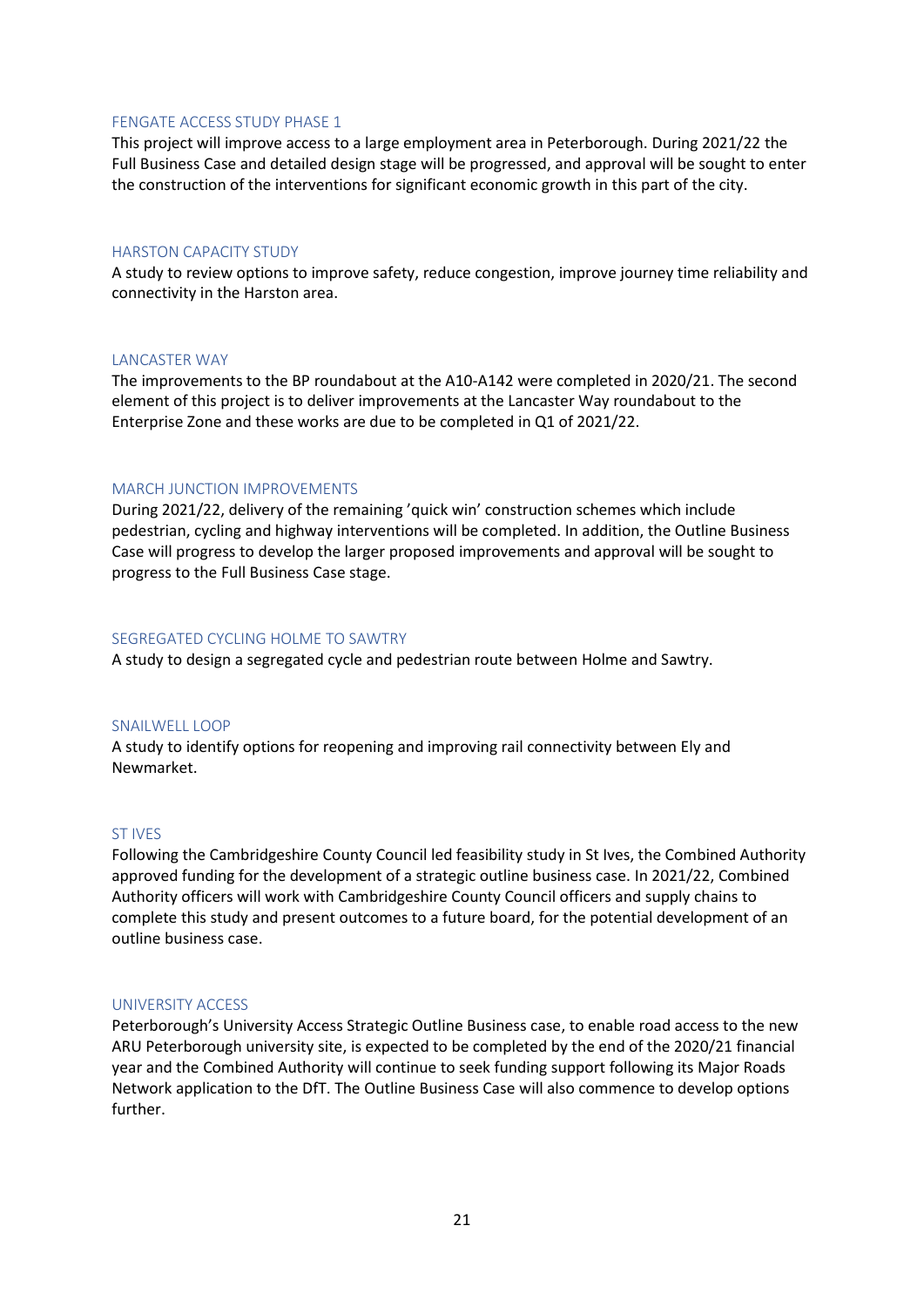#### WISBECH ACCESS STRATEGY

Detailed design to be completed with construction commencing in Q4 of 2020/21 at Weasenham Lane, Elm High Road roundabout on the A47 and Broad End Road roundabout on the A47. Work will progress at three locations around Wisbech, to improve safety, capacity and enable growth.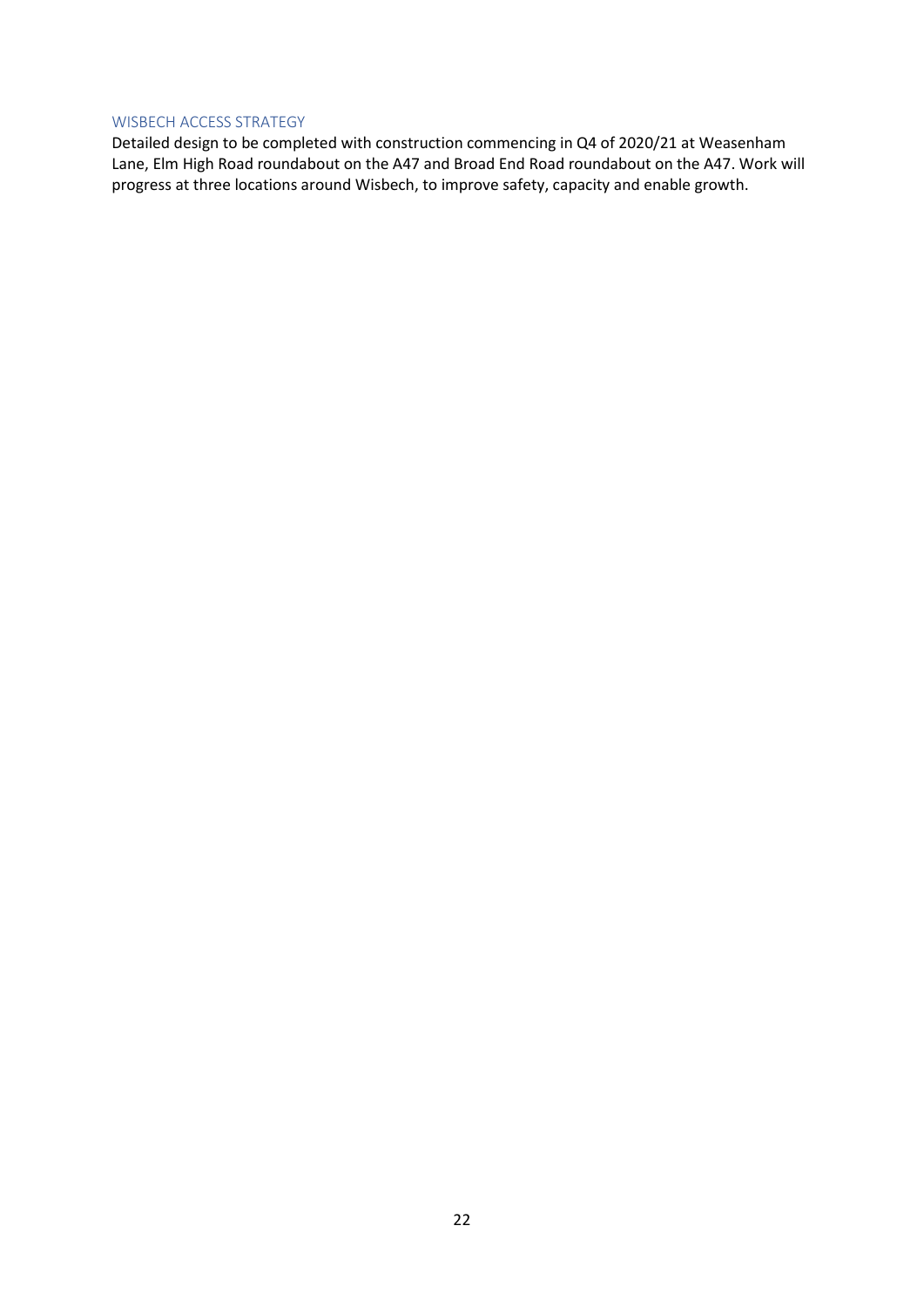# 9. OTHER ONGOING DELIVERY PROGRAMMES

In 2021/22 the Combined Authority will also be delivering programmes relating to skills, growth, and business support.

#### DIGITAL INFRASTRUCTURE THROUGH CONNECTING CAMBRIDGESHIRE

The Combined Authority's Digital Connectivity Strategy, delivered through the Connecting Cambridgeshire programme, sets out the ambition for a world-class digital infrastructure to support businesses and communities.

Plans for 2021/2022 include more full-fibre delivery as part of the superfast broadband rollout and encouraging further commercial investment in the area. There will also be a continued focus on mobile coverage improvements and working with mobile operators to facilitate local solutions and improvements where feasible. The Smart Places initiative will also focus on opportunities for delivery of smart technology to market towns, including Smart Panel information screens and sensor networks to Ely and St Neots in the first place, with an ambition to expand delivery to additional market towns, building on the public access Wi-Fi solutions delivered in 2020. Businesses will also be supported by the delivery of the COVID-19 Business Recovery digital grant scheme (using Combined Authority funding to leverage European Regional Development Funding).

#### GREATER SOUTH EAST ENERGY HUB

The Energy Hub is a consortium of eleven Local Enterprises, providing support to local authorities and public sector organisations to develop and finance local energy projects, ranging from renewable energy deployment to decarbonising fleet. The Energy Hub administers the Rural Community Energy Fund, providing feasibility and development funding to Community Energy organisations. The Combined Authority is the Accountable Body, employing the operation team and providing regional leadership for the programme.

In 2020/21 the Energy Hub will deliver the £79 million Green Home Grant Local Authority Delivery Phase 2 scheme for low-income households living in energy inefficient homes. It will continue to develop and secure finance for renewable energy and energy efficiency projects for the public sector and work with the innovation community on areas including data and digital, decarbonisation of fleet and network transformation. The Energy Hub will the lead Hub on rural net zero, community energy sector growth and council climate plans.

### HEALTH AND CARE SECTOR WORK ACADEMY

Now entering its third year, the Health and Care Sector Work Academy is a £5.2 million project funded by the Department for Work and Pensions. The Academy is designed to address a specific local labour and skills shortage in health and care. It is simultaneously creating a recruitment pipeline of newly skilled local people into the sector while upskilling those already working in health and care across Cambridgeshire and Peterborough.

Job vacancies within the sector have increased during the COVID-19 pandemic. The Academy will continue to work closely with local employers to encourage staff development and progression opportunities and to increase the number of people gaining employment in the health and care sector.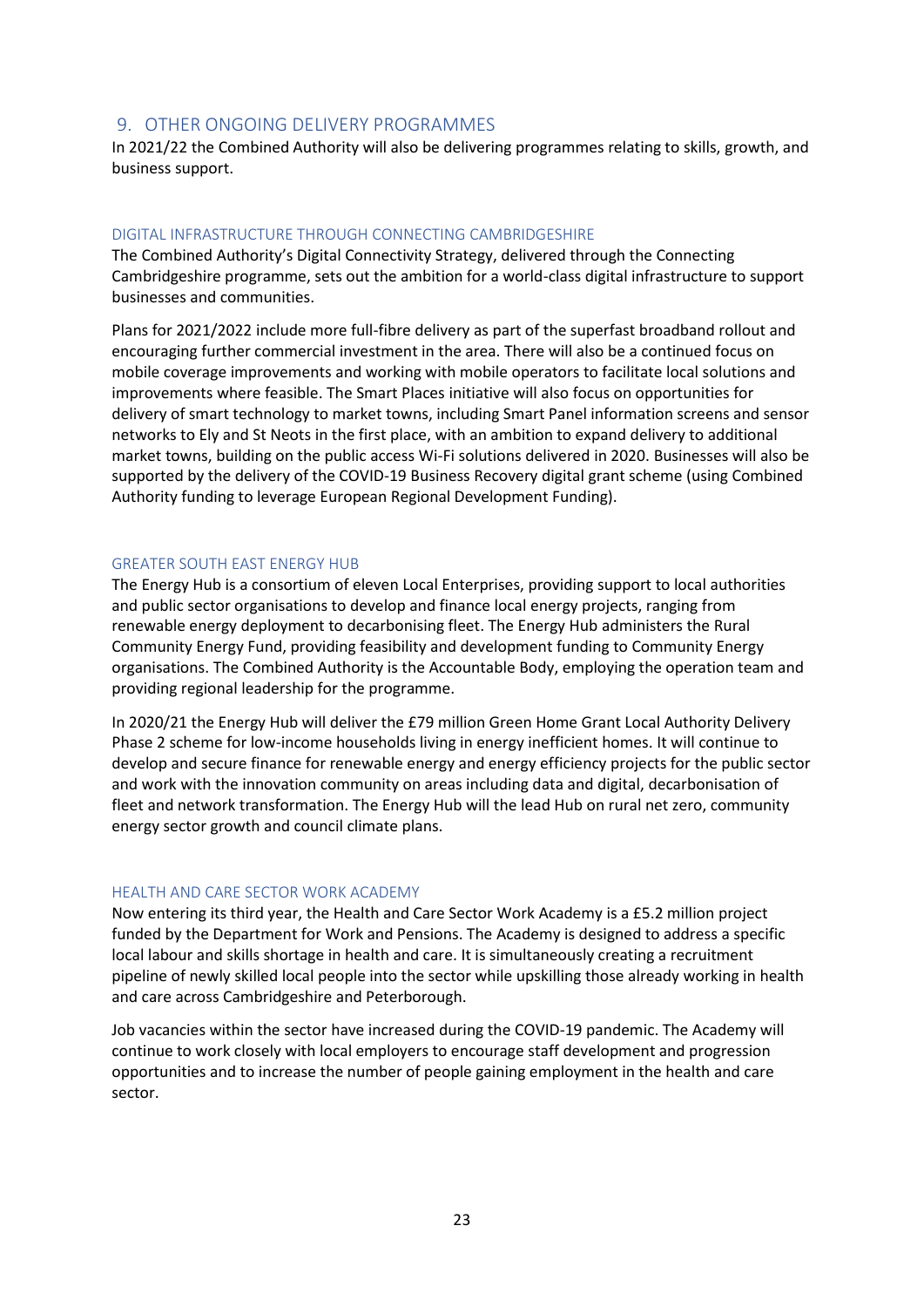#### INDEPENDENT COMMISSION ON CLIMATE CHANGE

The Cambridgeshire & Peterborough Independent Commission on Climate was established to provide independent advice on meeting carbon reduction targets and preparing for climate change in our area. Chaired by Baroness Brown, the Commission will report its initial recommendations in February 2021. These will focus on future transport opportunities, and how domestic and commercial buildings in Cambridgeshire and Peterborough need to adapt. The Commission will also give recommendations on broader issues such as energy and water. In 2021/22 the Combined Authority will respond to those recommendations. It will also support further work on the other aspects of climate change adaptation and mitigation identified by the Commission.

#### LOCAL ECONOMIC RECOVERY STRATEGY

The Local Economic Recovery Sub-Group was formed in April 2020 and is led by the Combined Authority. This consists of Local Authority officers in partnership with representatives of all the key local business organisations, brought together to support economic recovery in response to the impacts of COVID-19.

The Local Economic Recovery Strategy is a co-created product of the Sub-Group and representatives have played an active role in shaping this strategy. The vision and interventions developed laid down a roadmap to accelerate and rebound the local economy, which has enabled the Combined Authority and its partners to better prioritise and support interventions to target impacted groups. As the longer-term implications of COVID-19 emerge, it will continue to be updated, alongside other strategies such as the Arc Prospectus and the Combined Authority Investment Prospectus and Local Industrial Strategy.

#### CAMBRIDGESHIRE AND PETERBOROUGH RETRAINING SCHEME

This National Retraining Scheme (NRS) has been absorbed into the National Skills Fund and renamed as the Cambridgeshire and Peterborough Retraining Scheme.

The Cambridgeshire and Peterborough Retraining Scheme pilot is an employer-led model being developed in partnership with the NHS as part of one of the Combined Authority's COVID-19 initiatives to support recovery.

The Integrated Care Worker (ICW) role is challenging to fill for the NHS, due to the advanced skills required for level 3. This pilot will support the development of 100 individuals who enter the NHS as a band 2 and will build upon their transferable skills gained in the wider care industry or other sectors whilst they undertake a retraining programme. This will enable individuals to progress into the ICW role at a higher level, with further progression opportunities available.

#### LOCAL INDUSTRIAL STRATEGY AND SKILLS STRATEGY

The Combined Authority is undertaking an assessment on the impact of COVID-19 on the region's economy. This work is part of a broader programme of work to support the Combined Authority's integrated business and skills insight and evaluation. The analysis will cover the impact of COVID-19 on the national economy, the Combined Authority area, and the seven constituent local authorities.

This work builds on research and analysis already carried out by other organisations to understand the impact of COVID-19, including impact assessments and labour market information prepared by Cambridgeshire Insight.